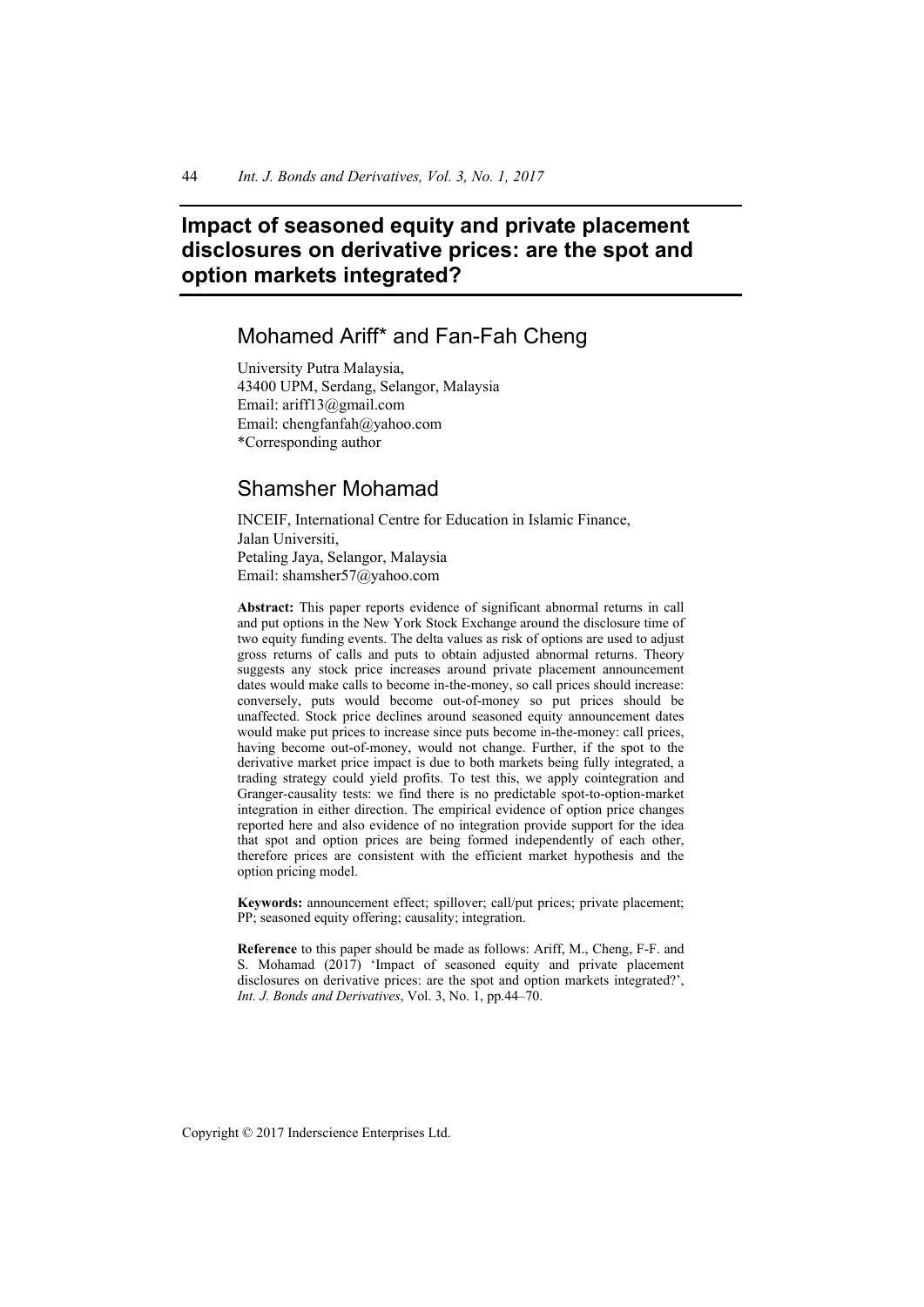**Biographical notes:** Mohamed Ariff is a Professor of Finance at Bond University, Australia and University Putra Malaysia. He is widely considered a specialist on Asian Pacific finance and Islamic finance. Formerly, he served as the elected President of the Asian Finance Association. He is the co-author of *Investments* and has authored or co-authored 33 other books. His scholarly articles have appeared in leading economics and finance journals.

Fan-Fah Cheng is an Associate Professor. He is teaching finance and doing research in finance in the research university at the University Putra Malaysia. He has published books on bond markets, and has published scholarly articles in accounting and finance in rated journals.

Shamsher Mohamad is a Professor of Finance at the INCEIF established for the purpose of training banking professionals. He has worked previously for a long while and held positions of head and dean before joining the current university. He specialises now in Islamic finance teaching and research.

This paper is a revised and expanded version of a paper entitled 'Impact of seasoned equity and private placement disclosures on derivative prices: are the spot and option markets integrated?' presented at 2013 Australasian Banking and Finance Meeting, Shangri-la Hotel, Sydney, 16–18 December 2013.

#### **1 Introduction to spillover and market integration**

This paper reports significant changes in the abnormal returns (AR) of call and put options in the US market, with the significant price changes occurring ahead of seasoned equity offerings (SEO) and private placements (PP) announcements made to the New York Stock Exchange, NYSE. Evidence already exists of a momentum spillover from stock to bond market (Gebhart et al., 2005; Chulia and Torros, 2008); accounting earnings effect across markets (Amin and Lee, 1997); volatility and price effects in stock market (Tse, 1999); and volume effect from seasoned offerings (Safieddine and Wilhelm, 1996). There are other studies that document volatility spillover across markets from one country to other countries as well as from bond market to stock markets volatility spillover effect from the US stock to the European stock markets (Baele, 2005), which are studies of *non-fund-raising events*. 1 This paper is about fund-raising spillover effect on the derivative markets.

There are studies on several other aspects of funding: example is Huang and Zhang (2011) on market making for SEOs. Impact of earnings announcement and volume effect from SEO has been reported. However, the stock-to-option market spillover effects of two *fund-raising events* have yet been studied for the US market. Our motivation is to study this aspect as well as potential integration of option and spot markets.

Knowledge of funding announcement impact on the calls and puts could be exploited through a trading strategy to profit in the option markets if the markets are fully integrated in a causal sense. Hence, knowing that a funding event could affect prices, traders could devise profitable trading opportunities, which is of interest to investors. Hence the findings on spillover effects from funding events and evidence supporting market integration are useful first as tests of capital market theories and second for designing trading strategy. The motivation for this research is thus our interest in testing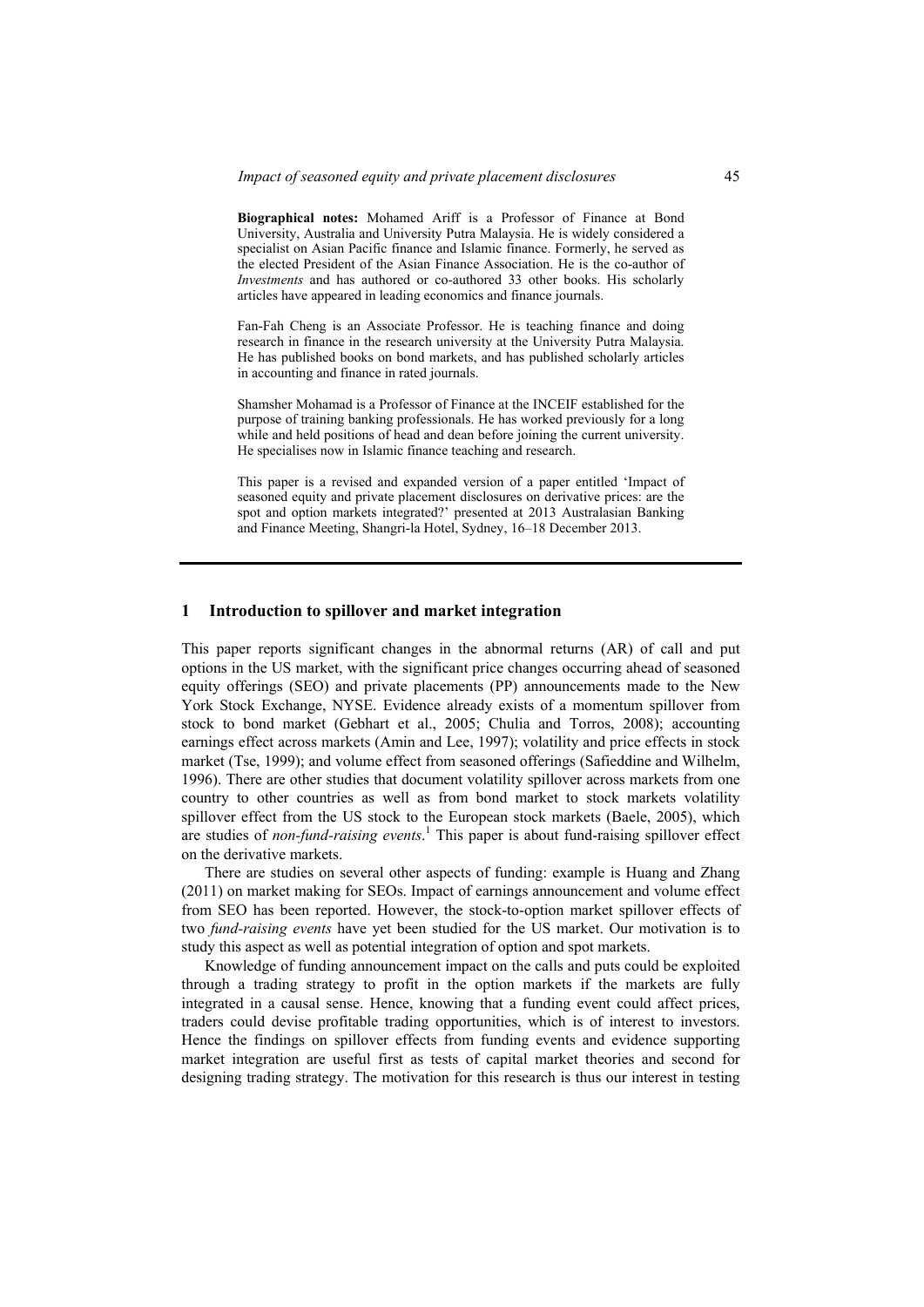the predictions of option theory and also how predictable market reaction could be used to profit investors.

Existing evidence suggests that a significant cumulative abnormal return (CAR) on stocks may be predicted as being consistent with information response when

- 1 PPs
- 2 SEOs are routinely disclosed by listed firms: this is elaborated in Section 2 with reference to theories.

The literature on event studies supports a *positive* abnormal return based on the reasoning that investors act as white knights willing to fund troubled firms, thus PP event should elicit good news effect. A *negative* abnormal return is predicted since an SEO signals overpricing of the stock involved. The relevant studies supporting these conclusions are: Corwin (2003), Hertzel et al. (2002) and Hertzel and Smith (1993). In this study, we test for a similar positive effect for PPs and a negative effect for SEO disclosure in the NYSE using data over a recent six-year period ending in 2012. The same disclosure dates are used to discover spillover effects *across* on to the option markets. The test on predictability of inter-market integration is done using latest cointegration and causality tests.

Equity-raising events add huge capital to firms, and their effect on option prices is still unexplored, which means our results would add new knowledge on corporate finance behaviour in addition to the corporate earnings announcement effect in Amin and Lee (1997). The fund-raising events ought to have strong influences on the option prices when the stock prices change at or ahead of the announcement times in the spot market. Safieddine and Wilhelm (1996) reported a significant change in volume traded in options markets at the time of SEOs and there are no studies on PPs.

If trades across two markets are based on spot-and-option-market integration, a profitable trading strategy may be devised to trade in the derivatives at the time of stock market disclosures. This research question may be answered by searching for significant cointegrating vector(s) between the two markets by applying Johansen's (1988) test. The Granger (1988) causality test would further provide verification on the issue of cross-market integration. If evidence exists to support a structured causal relation, then a profitable trading strategy could be designed to trade in the other market using one market's disclosed information.<sup>2</sup> This would mean investors have a legal channel to profit instead of engaging in moral hazard trades based on insider information, ahead of fund-raising event disclosures. Obviously our prior is that the observed spillover effect is not based on interdependency because such an interdependency would be in violation of efficient market pricing in a very liquid market such as the NYSE in violation of the efficient market hypothesis.

The rest of the paper is organised into six more sections. Section 2 contains a very brief statement of theories predicting concurrent spillover effects from PPs and SEOs as predicted by the established theories relevant to this study: this would assure us that equity-raising event effects in the NYSE are consistent with the literature. In Section 3, the reader will find how this study is designed to utilise data collected from both stock and options markets as required by the hypotheses developed in this section. The cointegration and causality modelling for testing a possible structured relationship for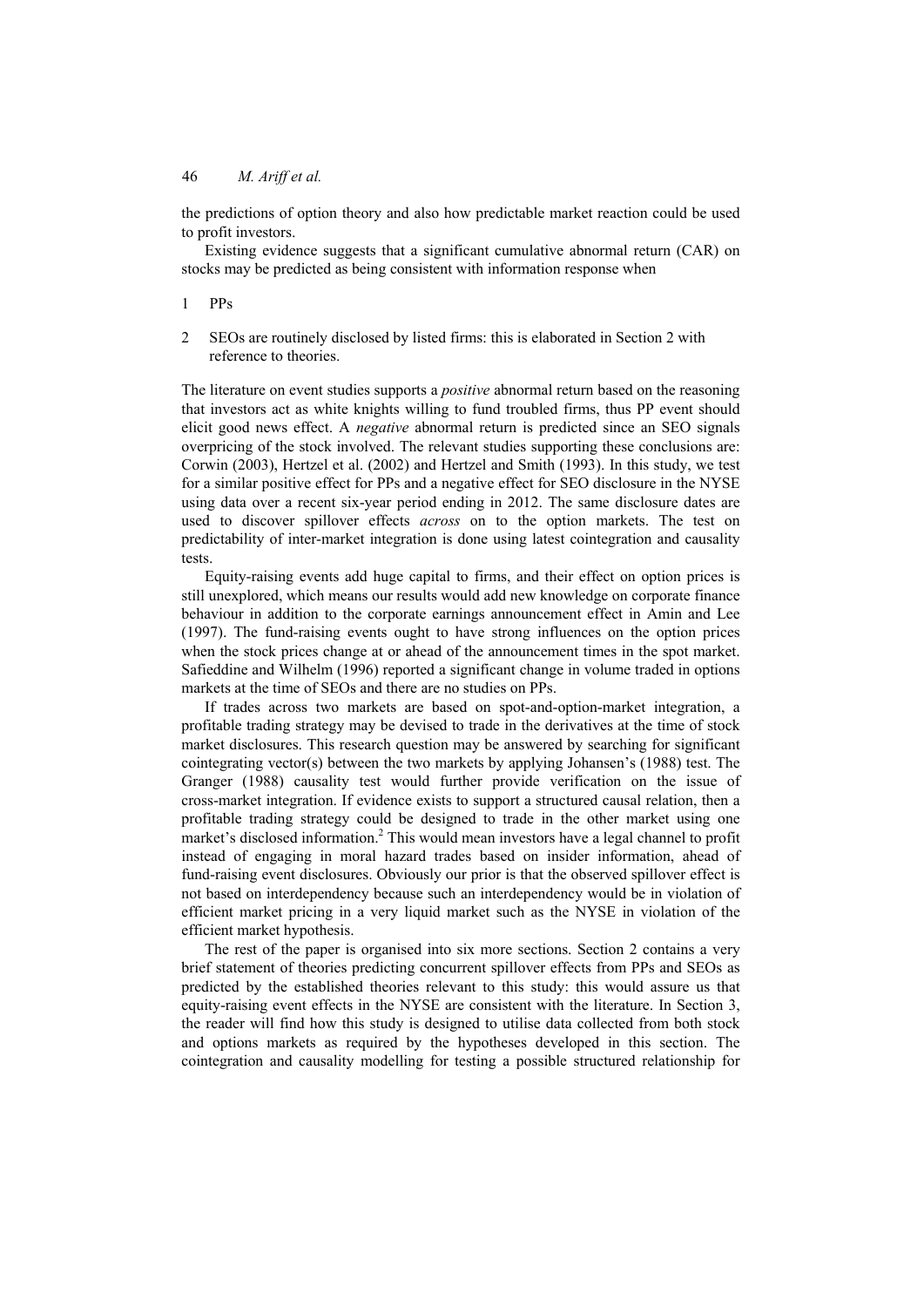integration are explained in this section. The results are presented in Sections 4 and 5 respectively on the price effects in the spot market during 2007–2012 period and the spillover effects in the derivative markets respectively. The finding on market-to-market predictability is reported in Section 6. The paper ends in Section 7 with a conclusion of a strong cross market effect from the stock prices to calls and put prices. There is no evidence of predictability from cointegration and causality tests.

#### **2 Theories predicting concurrent price effect**

While there has been no attempt to directly test the concurrent spillover from funding announcement effect in the stock market to derivative markets as proposed in this paper, there have been studies of other type of spillover effects such as momentum effect from one market to another. Dean et al. (2010) is a recent example of volatility and return effect from the bond market to the stock markets, *not* the options market. They use stock market indices and bond indices (*not* individual stocks as in this paper) and produce evidence of a significant spillover effect across these markets as predicted by the asymmetric information theory (*not* from information economics as in this paper). There are few reports of volatility spillover effect using not events but ARCH and GARCH models (Hammoudeh et al., 2004).

Safieddine and Wilhelm (1996) is a study of increased volume (*not returns*) activities in the options market around the time of SEO disclosures. Hence, to our best knowledge, there have been no studies of the obvious flow-through concurrent price effect from the spot market fund-raising corporate events leading to price responses as per theories regarding rights/private offerings on to the derivative markets, nor of price predictability from one market on another market.

The announcement event impact on stock has been studied for a variety of events. The events of concern in this study are PPs and SEOs. Wruck (1989) proposed and others produced evidence of a positive price effect when PPs are announced. Stock price reaction to PP announcements has been shown to be positive by others (see Billett et al., 2011; Anderson and Brooks, 2006). PPs, as opposed to SEOs, because it is claimed PP reduces agency costs-cum-information asymmetry, induces a positive stock price reaction as justified in Wruck (1989). Hertzel and Smith (1993) assert that PP signals issuing firm's undervaluation so announcement of a PP helps to mitigate information asymmetry, so spot stock price *increases*. It is also argued that improvements lead to positive effect from the close monitoring by institutional and private investors placing their money as PP in firms. The US papers reveal a 3.9% significant abnormal return to shareholders during the  $-5$  to  $+1$  event days around PP disclosures. Hence, the first hypothesis to be tested is on this PP announcement effect.

Valuation theories (among others, Gordon and Shapiro, 1956; Gordon, 1963) predict stock prices are determined in the long run as in the discounted present value of future streams of net cash flows. For example, a popular stock valuation model is:

$$
S_{t-1} = \frac{D_t}{r - g} = \frac{EPS_t(Payout)}{r - g} \tag{1}
$$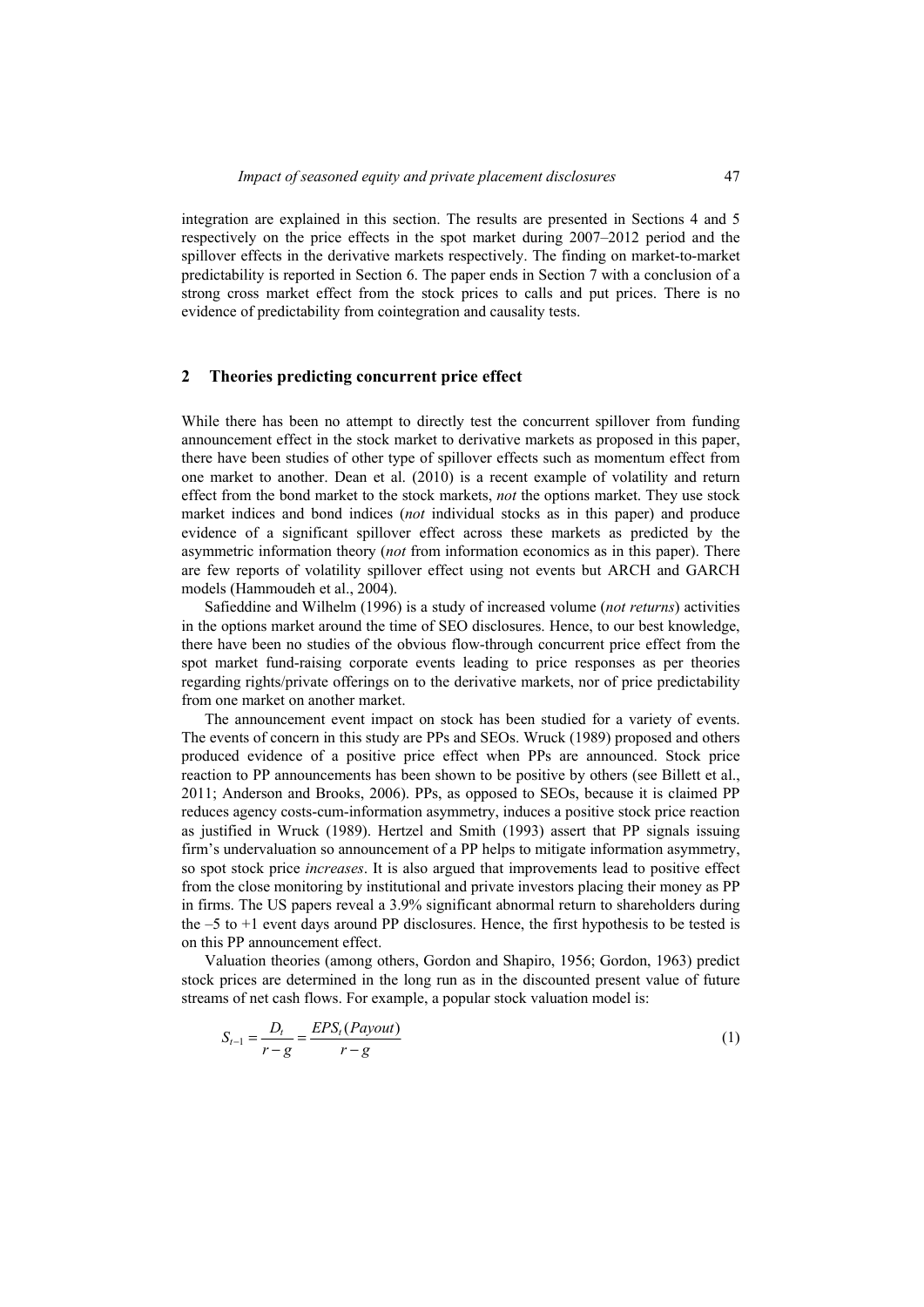where *D* is dividend per share, stock price is *S* at time 0, indicated as  $t - 1$ , is the value to be computed as a discounted value of dividends *D* (defined in the above equation also as earnings, *EPS*, multiplied by the firm's payout ratio) of an infinite dividend stream discounted by the difference in the discount rate, *r*, and the growth rate, *g*.

When a firm seeks to raise capital through a PP, there is an expectation that the subscribing investors would increase monitoring the management of the issuing firm. That is the reason for the price movement on the basis of investor's increased vigilance, resulting in reduced monitoring costs, so the result is less asymmetric information. Further, institutional investor participation is likely to influence stock prices positively since such investors are likened to white knights having faith that the PP-issuing firms could improve performance under their close monitoring (Wruck, 1989). Thus, the future dividends in the long run are likely to increase from future unexpected increases in EPS with improved vigilance. Would this positive effect spillover from the spot stock market to the calls and puts? A stock price increase would spillover as a *positive* impact on calls and a *negative* on puts. PP signals a likely improved valuation from close monitoring by investors. This is the second set of research question to be explored.

Are the calls and put prices affected *concurrently* to PP disclosures in the spot market? The answer is yes as per the option theory of Black and Scholes (1973). Call and put prices change as predicted by this theory. We now examine the concurrent revaluation of call and put prices to PP disclosures. Options theory suggests that a change in the underlying stock price, *S*, in the option model stylistically presented in equation (2) should induce a positive price effect on calls since the intrinsic values of calls (*S*-*X*) would increase when the underlying stock price increases as suggested by the theory:

$$
C(S^+; X^-; \sigma^+; R_f^-; t - T^+) \tag{2}
$$

where the predicted directions of price effects are shown in superscripts, with *C* as the call price, *X* is the exercise price,  $\sigma$  is the standard deviation of rate of return on stock,  $R_f$ is the risk-free rate, and  $t - T$  is the time to maturity of a call option contract. *S-X* is the payoff that determines if a call is to be exercised. This is also consistent with equation  $(1)$ .<sup>3</sup> One could argue that any stock price increases in equation (2) from PP announcements would leads to call price *C* to increase: this is our next hypothesis because the intrinsic value, *S*-*X* of a call, gets larger so call price should increase significantly. The prices of exchange-listed stocks traded in the spot market would have gone up, so the sign on stock price in equation  $(2)$  is  $S^+$ .

One could extend the same argument using the put option model [see equation (3)] to propose a concurrent price effect on put prices from fund-raising event:

$$
P(S^{-}; X^{+}; \sigma^{+}; R_{f}^{-}; t - T^{+})
$$
\n(3)

If the underlying stock price increases due to the effect of PP announcement, then a put contract would become less valuable because a put's intrinsic value declines. This renders the puts to become more out-of-the-money. Put has no value, and so it would not be exercised by the put investor. PP issue, which is known to increase the underlying stock price, *S*, would render a put worthless so that there should be no concurrent flow-on effect on to the put prices as shown by  $S<sup>-</sup>$ . This is the corollary of call price effect on put prices.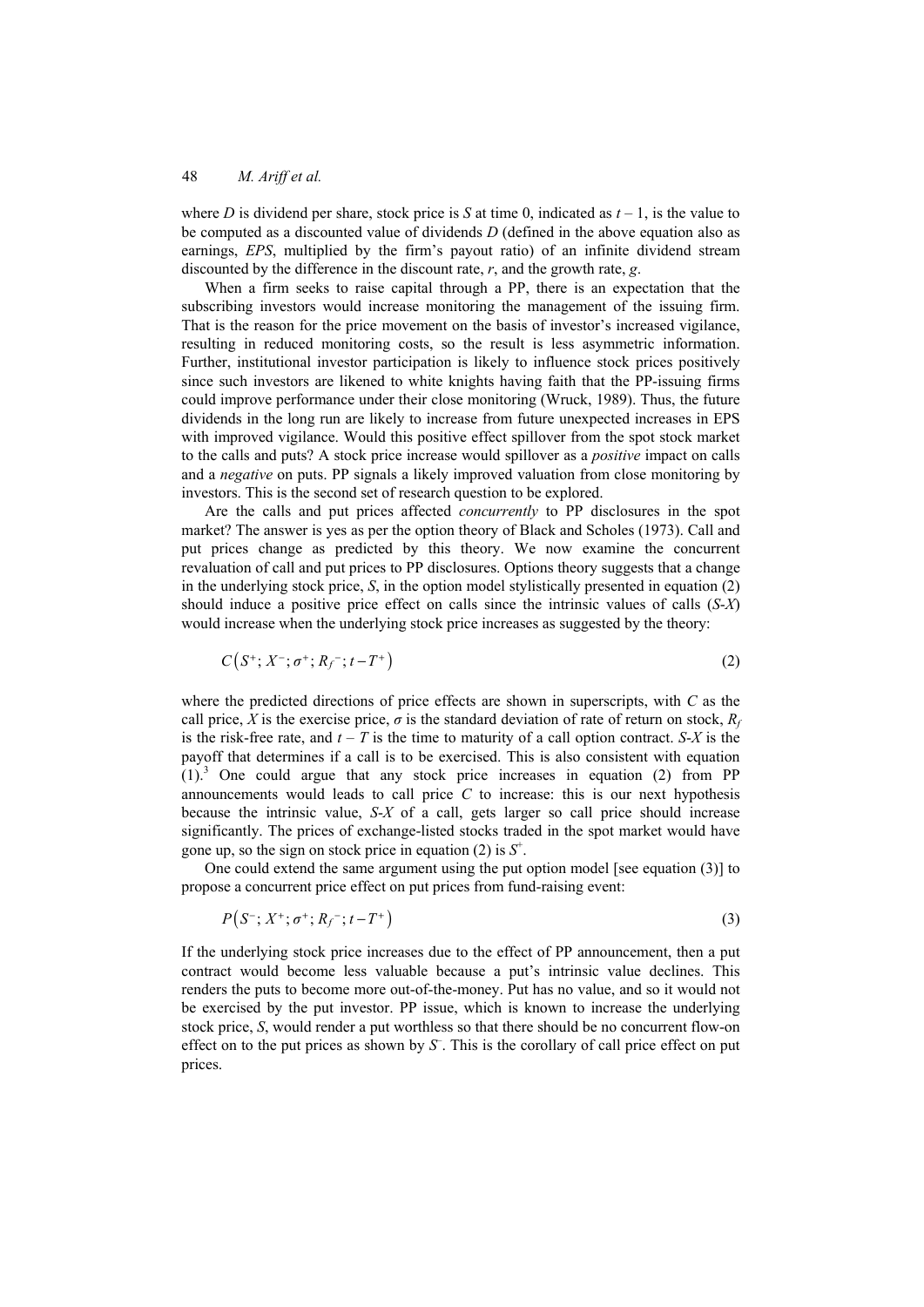Finally, SEOs have just the opposite effect compared to the PP. SEOs signal to investors that stock prices are already overvalued at the time of SEO, which means that the top management are opportunistically raising cheaper equity when prices are up: Hertzel and Smith (1993). There is sufficient evidence in markets (Corwin, 2003) that the average event effect for SEOs is negative. Thus, the next hypothesis to be tested is that a potential price decline of *S* as in equation (1) would increase the cost of capital, hence the required rate of return, *r*, in the equation increases. In the option market, the intrinsic value *C* of a call contract would decline, which would make the call worthless. Hence, returns on calls at the announcement time would have to be zero. Conversely, as per equaiton (3), a decline in stock price *S* from SEO would make the put contract, *P*, worth more, hence the payoffs to put-holders would increase. This is the final hypothesis for rights issue effect on stock prices at the SEO disclosure time.

In summary, theories on stock and option pricing predict a cross-market spillover effect from PP and from SEO as funding events. If evidence of cross-market effects as proposed by these theories is found, there is a possibility that there is a structured relation between the spot and the derivative markets being integrated. Could such a structured relation be used to design a strategy for a profitable trading in derivative markets? This is especially of interest to investors since existing evidence points to increased trading volume in derivative market at SEO disclosures (Safieddine and Wilhelm, 1996). To address this research question, we adopt a test for a cointegrating relationship between markets. Failure to find support for a cointegrating vector would mean there is no interdependent relation. Granger (1988) causality method is also a robustness test of this relationship. Hence, the second research question is for a structured relationship of a predictable linkage across markets.

#### **3 Research design, hypotheses and models**

#### *3.1 Research design*

The widely-applied event study methodology (Brown and Warner, 1985; MacKinlay, 1997) is a reliable method to study the impacts of disclosures of news on spot markets: by extension also on the call and put markets. From this method, we compute first the AR, and then the CARs over different test windows, as is the well-established procedure applied in the literature. The same method is adapted slightly to measure abnormal and CARs of calls and puts using option risk measure to scale the gross returns of calls and puts.

The tests are carried out using data over the period 2007–2012 using NYSE market data. Data are collected from electronic data sources in the Exchange for a six-year period that included the period of Global Financial Crisis.<sup>4</sup> Studying the pricing behaviour during this most turbulent six years could reveal if the stock return behaviour is similar to previously-verified evidence at normal times: as will be seen later as shown in the results section, theory holds in the crisis period. The research design (Figure 1) is based on the assumption [as in Amin and Lee (1997) for earnings disclosures]: see Figure 1 that examination of price behaviour to news of PP and SEO events may provide evidence of cross-market flow-on effects.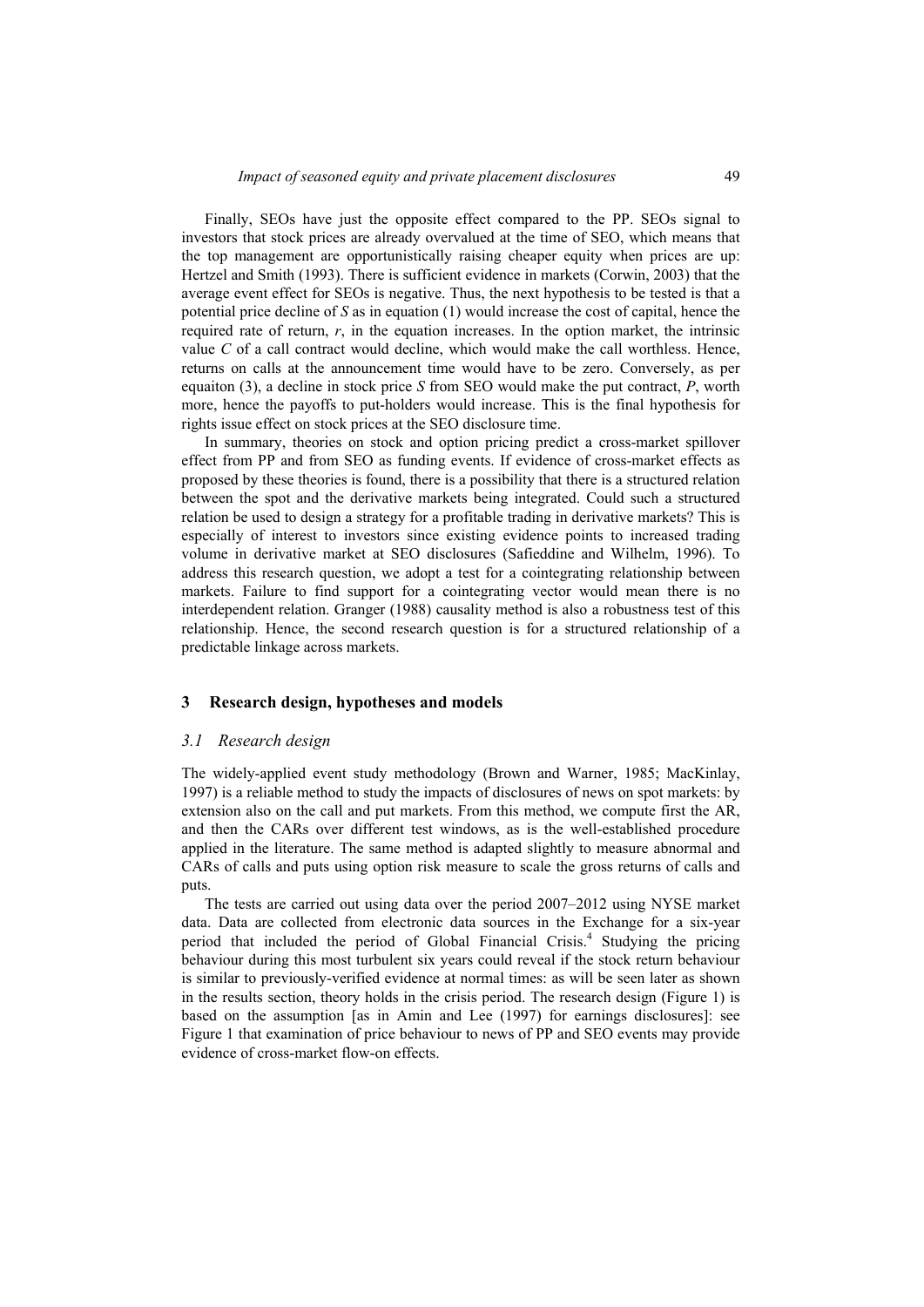

Figure 1 Time line for concurrent event date identification (see online version for colours)

Such a research design to study concurrent cross-market effect would provide double corroborating evidence, one from PP, and another from SEO disclosure as well as what the theory predicts as opposite behaviour of calls and puts.

An event's economic impact in the spot market is observed over a relatively short time period: it is also for the call and put markets, assuming the prices are efficiently formed in both the spot and the option markets. We computed the ARs and CARs over a long period of 30 days before the announcement date and 10 days thereafter, but then found a very strong event impact just few days around the announcement windows. Given the reported evidence of a positive PP issue effect in the US market, it is arguable that an increase in the spot price to a PP disclosure would prompt investors with exercisable options on a respective stock to revalue the call and put prices in the derivative markets.

Increased/decreased spot stock prices would increase/decrease the in-the-money/ out-of-the-money value of call options. Likewise, the put price will have more/less value when the spot price increases/decreases. The verified dates of PP and SEO disclosures as reported in the datasets are assumed to be the 'quasi-event' dates for the calls and puts: see Figure 1 for an explanation. Figure 1 is an illustration of concurrent effects in the spot and the options markets over the observation period  $-30$  to  $+10$  days around the announcement day 0. From the way prices actually behave, we hope to narrow the measurement of price effect to shorter periods than the one shown in Figure 1 if the prices actually react faster, closer to the zero dates.

Some notation and time line are first defined to facilitate the measurement and analyses of AR. The variable is computed from adjacent daily prices across –30 and  $+10$  days to compute the AR over  $-29$  and  $+10$  days at each PP and then also the SEO disclosure dates. Note carefully that the actual event date on the equity issuance days become the quasi-event dates for the calls and puts.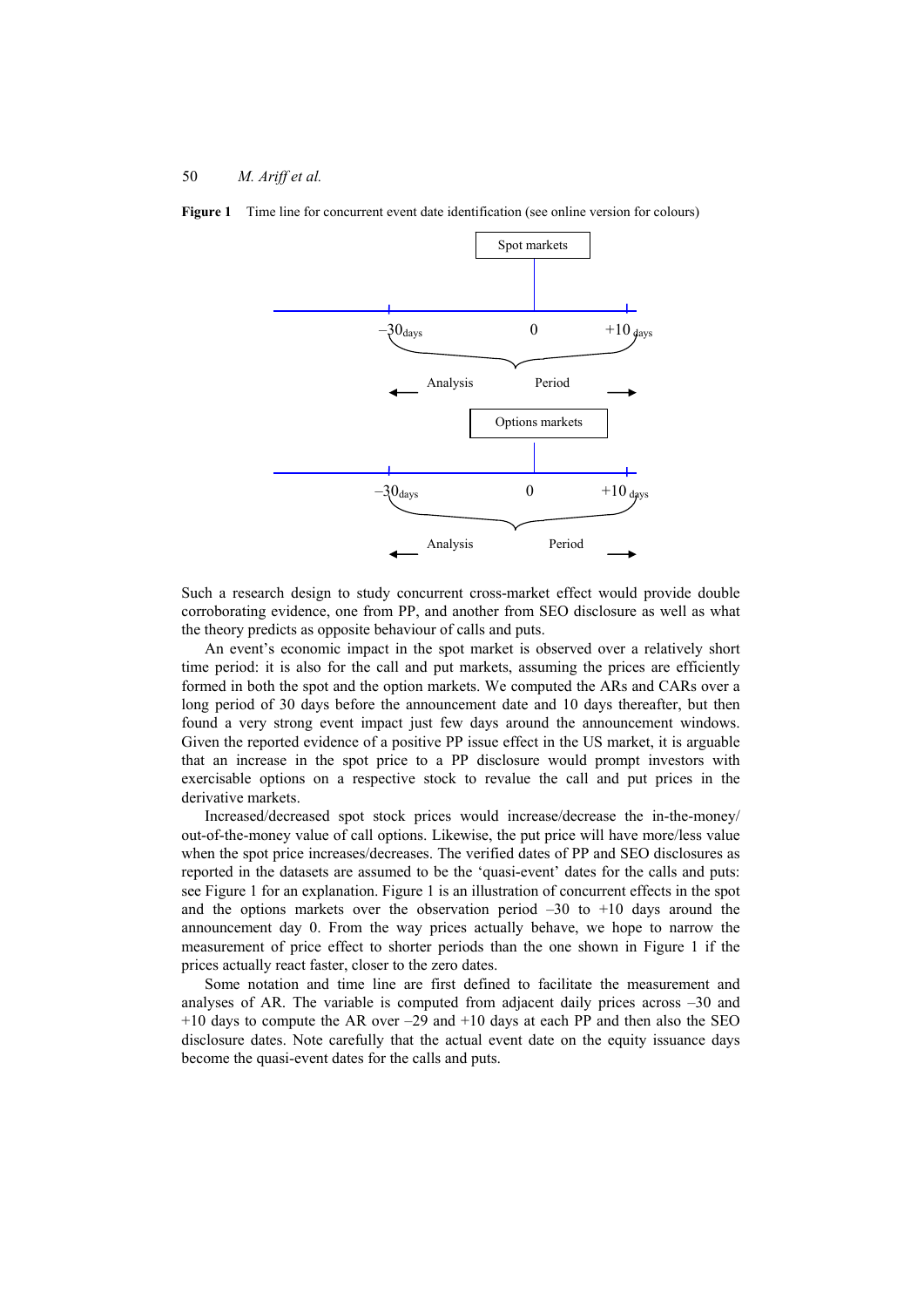#### *3.2 Hypotheses*

The null hypotheses arising from fund-raising events and the spillover from these events are:

- $H<sub>1</sub>$  There is no information effect on the stock price at the time of PP disclosures by the US firms listed and traded in both the spot and the options markets.
- $H<sub>2</sub>$  There is no concurrent spillover price effect on the call option contracts traded in the US options market at the time of disclosures of firm's PP disclosures.
- H3 There is no concurrent spillover price effect on put option contracts traded in the US options market at the time of disclosures of firm's PP disclosures.
- H4 There is no information effect on the stock price at the time of seasoned equity offer (SEO) disclosures by the US firms listed and traded in both the spot and the options markets.
- $H<sub>5</sub>$  There is no concurrent spillover price effect on call option contracts traded in the US options market at the time disclosure of SEO disclosures.
- $H<sub>6</sub>$  There is no concurrent spillover price effect on put option contracts traded in the US options market at the time of disclosure of SEO disclosures.

By rejecting the null hypotheses stated above for  $H_1$  and  $H_4$ , we hope to verify if there is theory-consistent price effects in the spot market for PP and SEO disclosures similar to those reported in prior studies as being positive and negative event effects respectively. The predictions of the options theory are not yet tested: these are a positive spillover effect on calls (H<sub>2</sub>) that could be true if the null hypothesis  $H_2$  is rejected. Similarly,  $H_3$ may be confirmed as true if the null of  $H_3$  of a zero spillover effect is not rejected as predicted by theoryfor the puts in the case of PP.

Similar reasoning suggests that the SEOs would have positive spillover effect on puts and a negative spillover effect on calls: we hope to observe a zero spillover effect on calls from SEO disclosures. The puts will have a positive effect  $(H_6)$  as the cross-market spillover effect is opposite that of the calls, which can be confirmed by rejecting the null of  $H_6$ .

#### *3.3 Data sources and variables*

#### *3.3.1 Data and variables*

Data were accessed from DataStream and the electronic data series on calls and puts available in several databases of the New York market. PP dates are obtained from CapitalPlus database. The US exchange-listed firms with options on their stocks are first identified from the option market lists, and then checked against the data available in the DataStream and other sources. Then the call option, put option and stock prices of individual firms as well as the S&P 500 index values are collected for a period starting –30 days before and +10 days thereafter. The data collected consist of 234 event observations over 2007 and 2012 consisting of 140 PPs and 94 SEOs that we could find with daily *traded* prices in the spot and option markets in the NYSE. For calls and puts, we chose only those prices that had trades in both markets and these observations were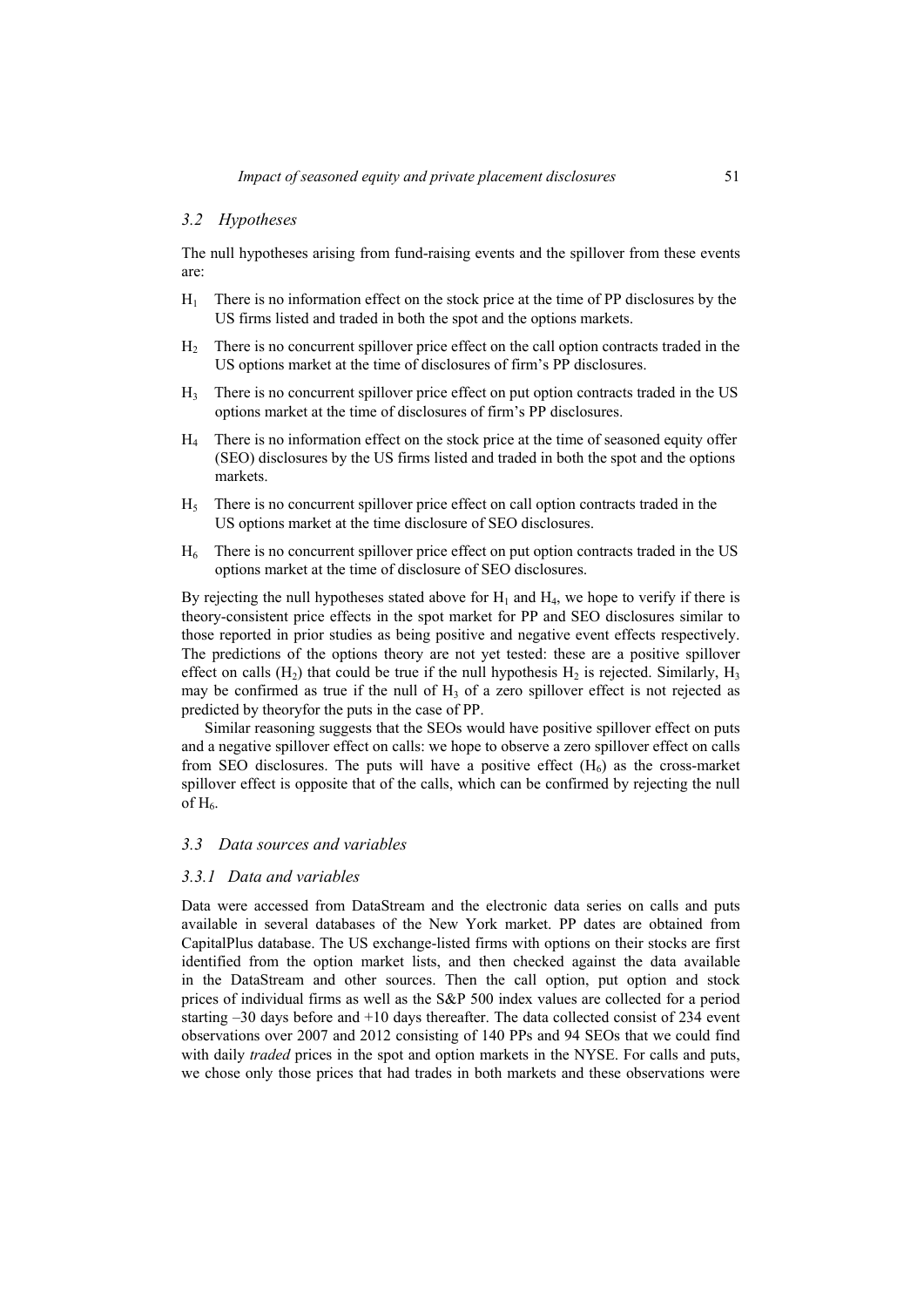matched to the PP and SEO samples. This sample includes data over 2008–2009 crisis years, and the final samples are modest in size. The events are selected as long as there are no other firm-specific events during the test window. In this way we eliminated such events as earnings, dividends, etc., to ensure that the sample only represented the PP and SEO events.

The variable computed are: rate of change in individual stock prices as natural logs of stock prices across adjacent days. The rate of change in the market index is also similarly computed as return ratio for estimating risk-adjustment parameters using Sharpe's (1963) market model. The price change for calls and puts are similarly computed as rate of change in adjacent daily market prices. In the latter cases, the settlement prices of calls and puts are used for computing daily returns instead of the closing prices in the case of spot stocks. The implied standard deviation of the returns of call and put prices are computed as measures of risk of the stock for use in computing density functions (delta values) as per the Option Model (1973). The delta values – which reflect the risk of the option contracts – are used to scale the gross returns of calls and of puts to arrive at *abnormal call and put returns*: this procedure is widely used in practice to assign risk, but has not been used in academic research as far as we know.

By defining an event window to be lengthier than the actual few days over which the prices in NYSE really respond ensured that the event effect is not missed. The computation procedure lets the researchers examine price reactions over  $-30$  to  $+10$  days, first before narrowing the test windows to shorter periods. Returns will be computed as changes in adjacent day prices indexed to event time using  $t = 0$  as the event date, so the returns are over  $t = -29$  days and  $t = +10$  days to represent the initial event window for tracing the effects. Student t-statistics is employed for significance testing on the average AR first in the spot market at time *t* to verify if the stocks of firms listed in the two markets do have the same positive price effect from PPs, and a negative price effect from the SEOs. Once verified, we proceed to measure the gross returns for calls and puts, and then adjust the gross return by scaling it by the size of risk of the option (delta risk) before testing the risk-scaled returns for concurrent event effects on the calls and puts as predicted by the options pricing model of Black and Scholes (1973).<sup>5</sup>

The stock price AR is computed as risk-adjusted returns using the Market Model (Sharpe, 1963). The model for expected return in the [.] in equation (4) is a standard general equilibrium relationship for stock returns. AR are:

$$
AR_{it} = R_{it} - [\alpha_i + \beta_i R_{mt}] = e_{it} \tag{4}
$$

With  $R_{it} = \text{Ln}(P_{it} / P_{it-1})$  and  $R_{mt} = \text{Ln}(I_t / I_{t-1})$  where *I* denotes S&P 500 index values and *i* indicates stock in the spot markets. In addition to the terms already defined, Ln is natural logarithm and *Rm* refers to market's S&P 500 composite index return. The estimated market parameters  $\alpha_i$  and  $\beta_i$  are from running the ordinary least square regression using the stock and market returns over trading periods, –299 day to –40 days (parameter estimation period) relative to the announcement date.

The test window for computing ARs are over  $-29$  to  $+10$  days, which are then computed as the ARit; the averages are separately done for the PPs and SEOs as two samples. Thereafter, we estimate the AARt (average AR) as the measure of the average event impact across different test periods,  $-t_1$ ,  $+t_2$ :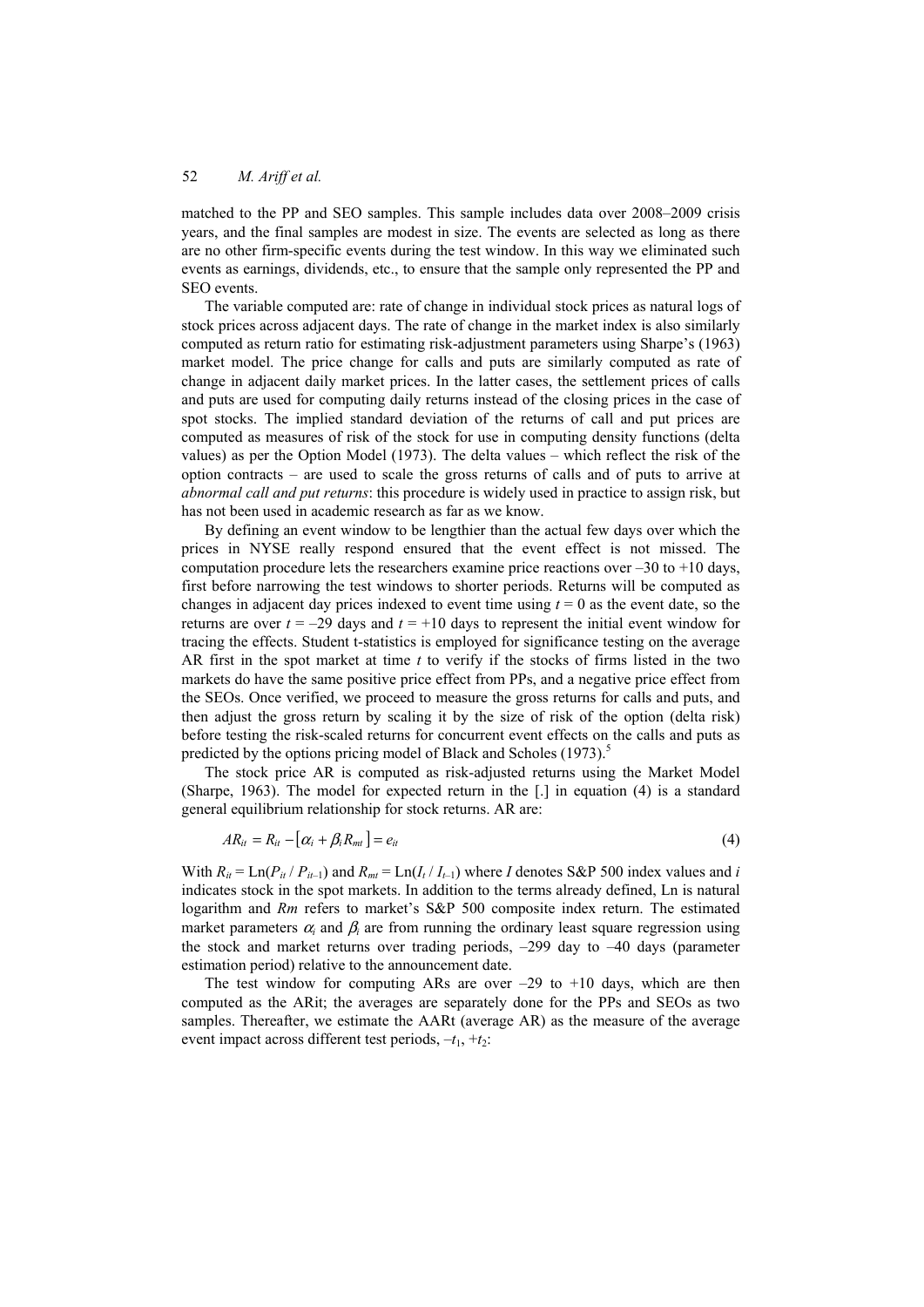*Impact of seasoned equity and private placement disclosures* 53

$$
AAR_{t}\left(-t_{1},+t_{2}\right)=\sum_{i=1}^{N}AR_{it}\tag{5}
$$

The AARs respectively for PPs and SEOs are cumulated separately across all smaller test windows as the CARs with CAR starting with the largest test window over the –29 and +10: see equation (6). Thus, there are two CARs respectively for the two events on which tests for significant price effect would be conducted in the cases of PPs and SEOs. The CAR is:

$$
CAR(-t_1, +t_2) = \sum_{-t_1}^{+t_2} AAR_t
$$
\n(6)

We now explain the process for the option prices. The gross returns are first computed as  $GR_{jt}$  (calls) and  $GR_{kt}$  (puts) starting with the –29 and ending in +10 days. For the calls (*j*) and puts (*k*) as separate samples, *GR* is the ln change return computed as  $GR_{it} = \text{Ln}(C_{it} / C_{it-1})$  for calls and as  $GR_{kt} = \text{Ln}(P_{kt} / P_{kt-1})$  where  $C_t$  and  $P_t$  are call or put daily settlement prices across time periods  $t = -30$  and  $+10$  with  $t = 0$  event date. The gross returns are then *adjusted for risk differences* by scaling the GRs by the size of the risk measure of options  $\beta_i$  (calls) and  $\beta_k$  (puts). The call and put option risk measures are computed as  $\beta_i$ : and  $\beta_k$  respectively as:

For calls :  $\beta_i = d_1 \times \beta_i$  where  $\beta_i$  is call risk,  $\beta_i$  risk of firm *i* (7)

For puts :  $\beta_k = d_2 \times \beta_i$  where  $\beta_i$  is call risk,  $\beta_i$  risk of firm *i* (8)

where the delta values  $(d_1)$  and  $(d_2)$ , are computed using the Black and Scholes formula:

$$
d_1 = \frac{lb\left(\frac{S_0}{K}\right) + \left(r + \frac{\sigma^2}{2}\right)T}{\sigma\sqrt{T}}
$$
\n(9)

and  $d_2$  can be computed also as in  $d_2 = (1 - d_1)$ .

The AR are estimated for the calls and puts as *risk-scaled returns*, *RSR<sub>t</sub>* over time periods  $t = -29$  to  $+10$  days with  $t = 0$  as the event dates for PPs and SEOs. The returns of the call and put are both scaled by the respective size of risk of the call and put options as in equaiton  $(10)$ :<sup>6</sup>

$$
RSR_{jt} = GR_{it} / \beta_j \text{ for calls and } RSR_{kt} = GR_{kt} / \beta_k \text{ for calls}
$$
(10)

The RSRs are averaged across the sample of observations for calls and puts separately to estimate the average ARSRs for calls and puts across –29 to +10 days:

$$
ARSR_{jt}(-t_1, +t_2) = \sum_{j=1}^{N_{cells}} RSR_{jt}
$$
\n(11a)

$$
ARSR_{kt}(-t_1, +t_2) = \sum_{k=1}^{N_{puts}} RSR_{kt}
$$
\n(11b)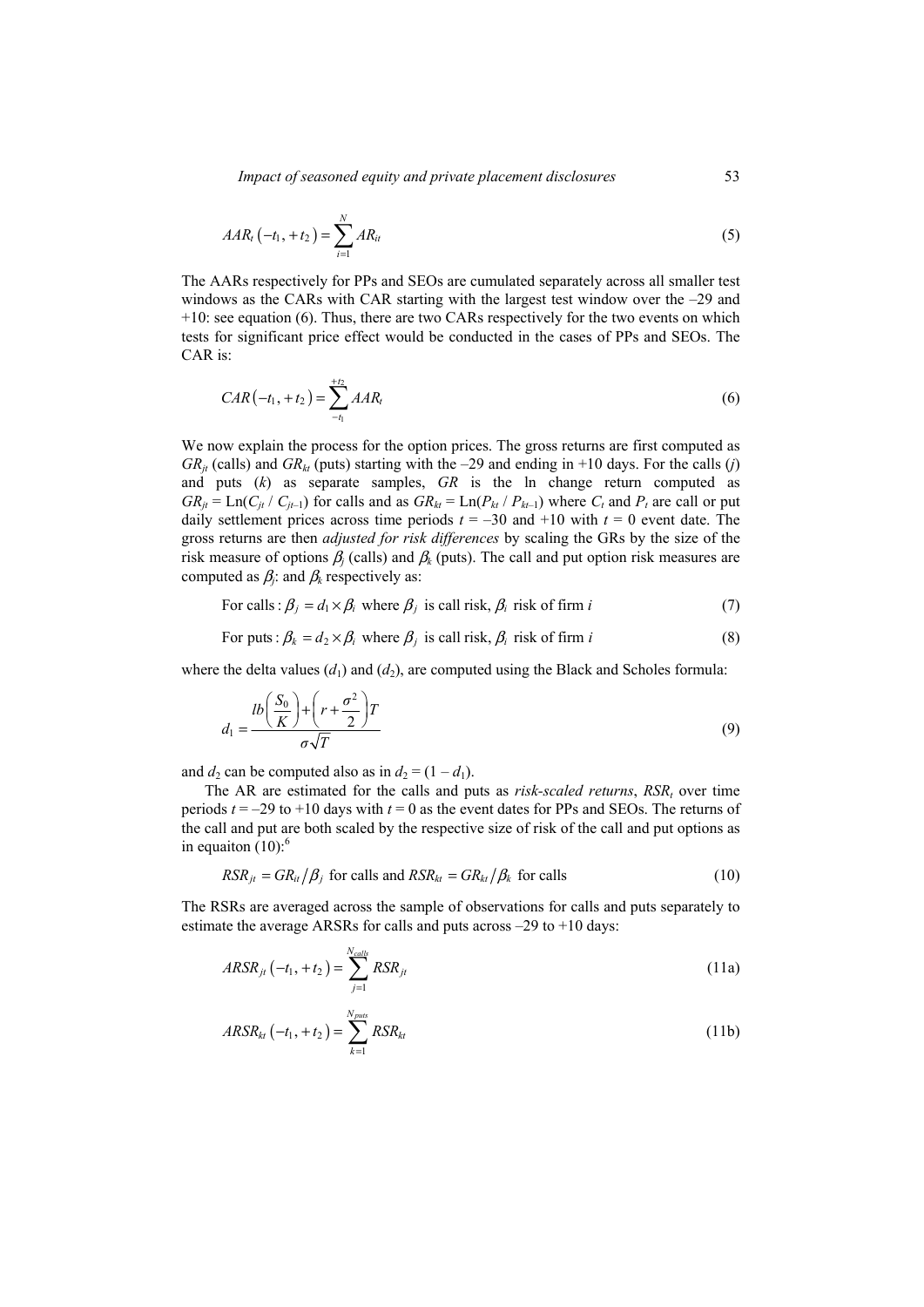The ARSR of calls and puts are then cumulated across  $-29$  and  $+10$  days respectively as a measure of the risk-scaled returns of calls and puts:

For calls: 
$$
CRSR_j(-t_1, +t_2) = \sum_{-t_1}^{+t_2} ARSR_t
$$
 (12a)

For puts: 
$$
CRSR_k(-t_1, +t_2) = \sum_{-t_1}^{+t_2} ARSR_t
$$
 (12b)

These measures are tested for statistical significance using the same test statistics to be defined in the next sub-section relating to test of significance of the PPs and SEOs.

#### *3.3.2 Test statistics for event effect*

As suggested by MacKinlay (1997), variance of stock returns is computed from AR across each sample of observations for PPs and SEOs in the case of spot markets and again for call and put options as:

$$
\text{var}\left(\overline{AR_t}\right) = 1/N^2 \sum_{i=1}^N \sigma_{ei}^2 \tag{13}
$$

Because population  $\sigma_{ei}^2$  is unknown, the above estimator is used as variance for each sample across the estimation window for testing the significance of the price changes of stocks (for PPs and SEOs) and calls/puts.

The focus of the above procedure is on the null hypothesis,  $H_0$ , that the event has no impact on the price since either a mean price effect or a variance effect will represent a violation of the null assumption. The tests on PP and SEO samples (and also on call and put samples) are tests of average effect of information disclosures in the respective markets. It is necessary to amend the test to allow for changing (usually increasing) variance as a result of event effects. To allow for this, we use a cross section of AR to estimate the variance for testing the null hypothesis:

$$
var(AR_t) = 1/N^2 \sum_{i=1}^{N} (AR_t - \overline{AR_t})^2
$$
 (14)

Given this variance estimator, which can be calculated for each returns at  $t = 29$  to  $t = 10$ , the null hypothesis on the measures of price change (PP; SEO; Calls; Puts) is zero can be tested as:

$$
t\text{-statistic} = \frac{AAR_t}{\left[\text{var}\left(AAR_t\right)\right]^{1/2}} * N \sim t\text{-distribution}
$$
\n(15)

The above distribution is approximately normal  $\sim (N(0, 1))$ , when *N* is large: (Brown and Warner, 1985). The cumulative average return (CAR for spot events; CRSR for calls and puts) over the test windows is then tested using the relevant *t*-test as:

$$
t\text{-statistic} = \frac{CAR_t}{\left[\text{var}(CAR_t)\right]^{1/2}} * N \sim t\text{-distribution}
$$
 (16)

In practice, because var (.) is unknown, so the usual sample variance measure for the CARs (CAR; CRSR) in each test window is an appropriate choice. To allow for changing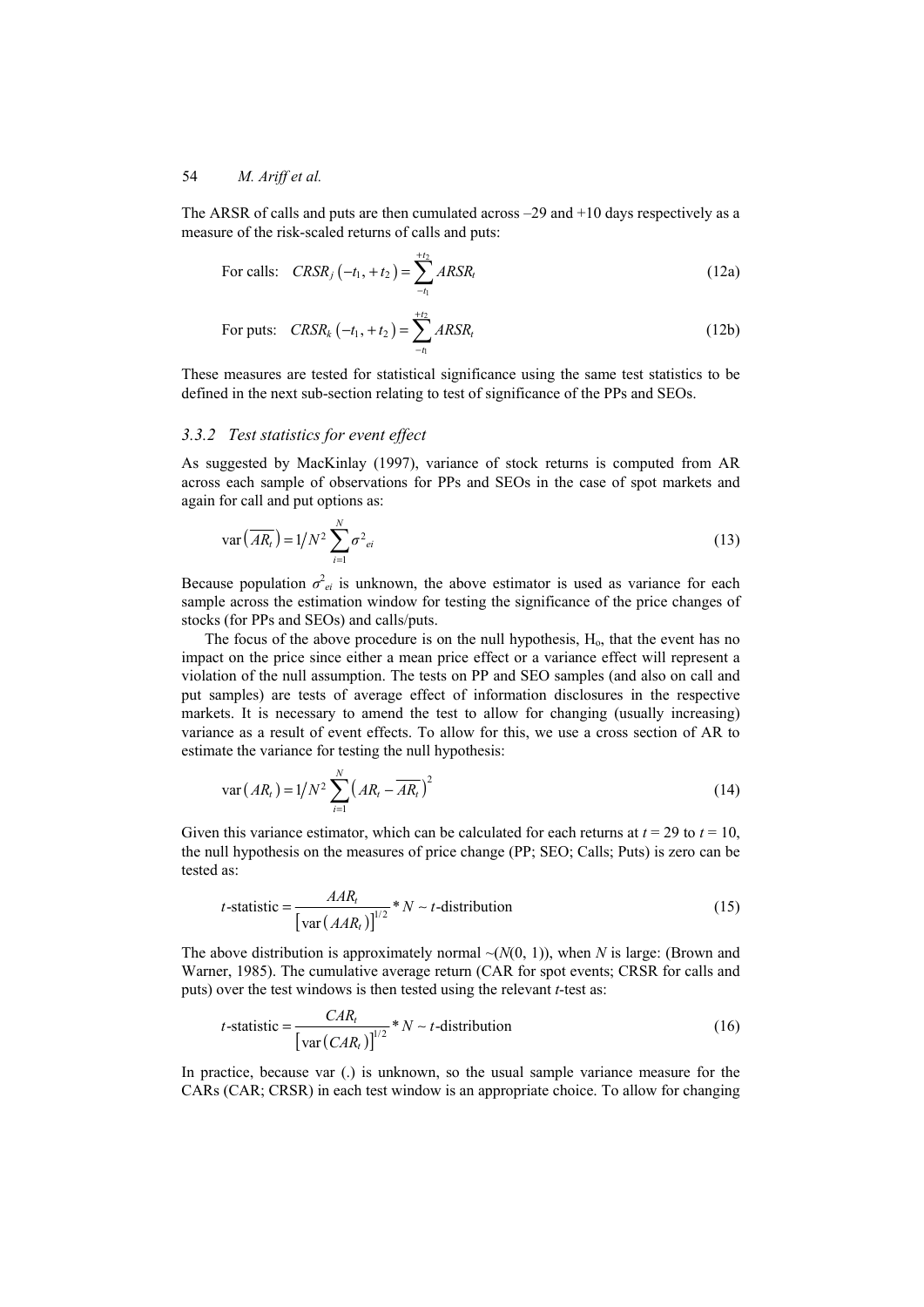variance due to the information disclosure, it is necessary to eliminate the reliance on the past returns to estimate the variance of the aggregated CARs. This is done, as explained, by using a cross section of CARs to compute the test parameters for hypothesis testing:

$$
Var\big(CAR(t_1, t_2)\big) = 1/N^2 \sum_{i=1}^{N} \Big[ CAR_i\big(t_1, t_2\big) - \overline{CAR}\big(t_1, t_2\big) \Big]^2 \tag{17}
$$

Given this variance estimator, the null hypothesis that the cumulative returns are zero (CAR; CRSR) can then be tested by using the usual theory (MacKinlay, 1997). After testing these effects in the spot markets for PP and SEO, we proceed to measure the CARs around the same windows for

1 calls

2 puts.

The rate of change in (1) call and (2) put prices are computed for each date over the test windows as natural ln of adjacent prices. Since there is no theory of 'AR' for options, we use equation (11) and equation (12) respectively for the average risk-scaled returns and before computing the cumulative risk-scaled returns (CRSR). Risk scaling applies the option pricing model concept of option risk as computed in equation (7) and equation (8).

Finally, we tested the variables to ensure that they are *I*(1) stationary. The augmented Dickey-Fuller (ADF) tests on price data series showed that the series were non-stationary. Further, tests with first difference (ln change of prices) showed the series to be *I*(1) stationary. Hence, the variables defined as returns are all stationary.

| Right issue   |            | Levels<br>First difference as % |               |               |
|---------------|------------|---------------------------------|---------------|---------------|
| Constant      | No trend   | <b>Trend</b>                    | No trend      | Trend         |
| Variable      |            |                                 |               |               |
| <b>Stocks</b> | $-1.02004$ | $-1.229$                        | $-5.0195$     | $-5.0211$     |
|               | 0.7369     | (0.6845)                        | $(0.000)$ *** | $(0.000)$ *** |
|               | ${1}$      | $\{1\}$                         | $\{0\}$       | ${0}$         |
| Puts          | $-1.99468$ | $-2.1154$                       | $-5.8732$     | $-5.8020$     |
|               | 0.2879     | (0.1565)                        | $(0.000)$ *** | $(0.000)$ *** |
|               | ${2}$      | ${2}$                           | $\{0\}$       | $\{0\}$       |
| Calls         | $-1.24735$ | $-1.6580$                       | $-7.0939$     | $-7.0187$     |
|               | 0.6436     | (0.4895)                        | $(0.000)$ *** | $(0.000)$ *** |
|               | $\{1\}$    | $\{1\}$                         | ${0}$         | ${0}$         |

**Table 1** ADF unit roots test results on average AR

Notes: The variables are prices of stock, implied volatility of put and call. The results indicate that all the variables expressed as levels have unit root at *I*(1) so they are non-stationary at level. However, tests on first difference show that the variables are statistically significant at 0.01 probability. This means that for the first different test the p-value is less than  $0.01$  (p-value  $< 0.05$ ). The result suggests that one should reject the null hypothesis of non-stationarity at *I*(1) first difference. Hence, the variables entered as first differenced returns series are stationary, hence the cointegration tests performed is in order.

\*\*\* denote significant at 0.01 significant levels, the figure in the parenthesis () refers to p-value. { } denotes the selected lag length using Schwarz information criterion (SIC).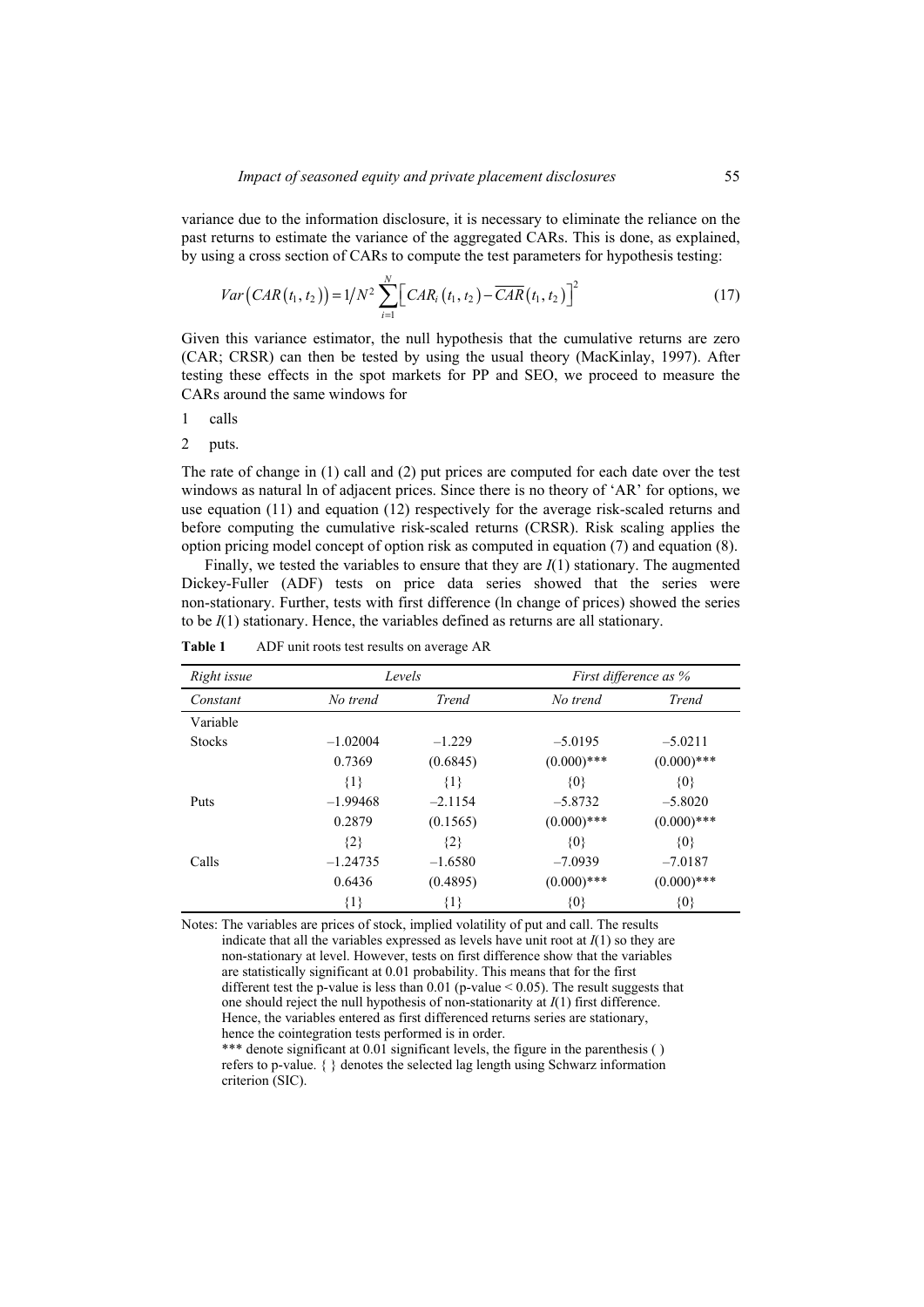| Right issue   |            | Levels<br>First difference as % |               |               |
|---------------|------------|---------------------------------|---------------|---------------|
| Constant      | No trend   | <b>Trend</b>                    | No trend      | <b>Trend</b>  |
| Variable      |            |                                 |               |               |
| <b>Stocks</b> | $-0.77829$ | $-1.9523$<br>$-4.3455$          |               | $-4.3238$     |
|               | (0.8144)   | (0.3450)                        | $(0.000)$ *** | $(0.000)$ *** |
|               | $\{1\}$    | $\{1\}$                         | ${0}$         | ${0}$         |
| Puts          | $-2.91607$ | $-2.8450$                       | $-5.3454$     | $-5.2766$     |
|               | (0.0524)   | (0.103)                         | $(0.000)$ *** | $(0.000)$ *** |
|               | ${2}$      | ${2}$                           | ${0}$         | ${0}$         |
| Calls         | $-1.60878$ | $-1.7349$                       | $-5.1272$     | $-5.8835$     |
|               | (0.4684)   | (0.3946)                        | $(0.000)$ *** | $(0.000)$ *** |
|               | ${1}$      | $\{1\}$                         | ${0}$         | ${0}$         |

**Table 1** ADF unit roots test results on average AR (continued)

Notes: The variables are prices of stock, implied volatility of put and call. The results indicate that all the variables expressed as levels have unit root at *I*(1) so they are non-stationary at level. However, tests on first difference show that the variables are statistically significant at 0.01 probability. This means that for the first different test the p-value is less than  $0.01$  (p-value  $< 0.05$ ). The result suggests that one should reject the null hypothesis of non-stationarity at *I*(1) first difference. Hence, the variables entered as first differenced returns series are stationary, hence the cointegration tests performed is in order. \*\*\* denote significant at  $0.01$  significant levels, the figure in the parenthesis ( )

refers to p-value. { } denotes the selected lag length using Schwarz information criterion (SIC).

## *3.4 Cointegration/causality on market independence*

Assume that the proposed disclosure effects of PPs and SEOs on calls and puts respectively are shown to be significant. Under this condition, it is worthwhile for a trader to design trading strategies to exploit a predictable dependence of one market on another. Johansen's (1988) cointegration test and Granger (1988) causality test are appropriate to test if the market interdependence is structural so is predictable. If there is no causality, then it is not possible for a trader to devise profitable strategies for trading across the markets. The cointegration model is:

$$
x_t = A_1 x_{t-1} + A_2 x_{t-2} + \ldots + A_k x_{t-k} + u_t \tag{18}
$$

where  $x_t$  is a  $(n \times 1)$  matrix, and each of  $A_i$  is a  $(n \times n)$  matrix of parameters;  $x_t$  represents price observations with  $x_t = S_i$  for stock price at time *t*;  $S_i$  for  $j = \text{call}$ ;  $P_k$  for  $k = \text{put prices}$ . This can be retranslated into a vector error correction (VECM) form:

$$
\Delta x_t = \sum\nolimits_{i=1}^{k-1} \Gamma_i \Delta x_{t-i} + \Pi x_{t-k} + u_t
$$
\n(19)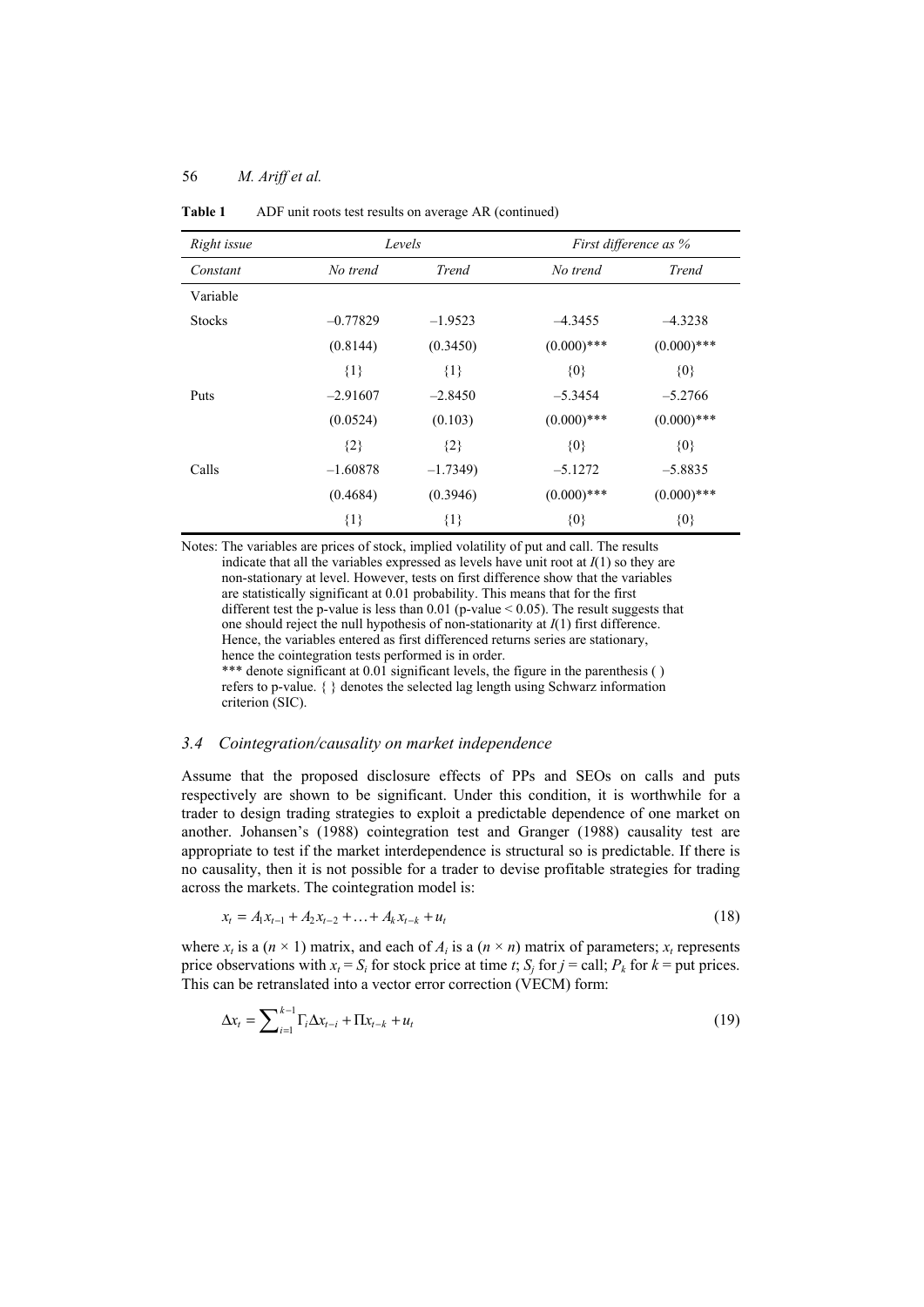where  $\Gamma_i = - (I - A_1 - \ldots - A_i)$   $(i = 1, \ldots, k - 1)$ ,  $\Gamma_i$  are interim multipliers, and  $\Pi = -(I - A_1 - ... - A_k)$ . Testing for cointegration is based on the rank of  $\Pi$ , that is finding the number of *r* linearly independent columns in Π (cointegration vectors): Δ*x* represents change in the price series as Δ*Si* for stocks: Δ*Cj* for calls; and Δ*Pk* for puts across time.

Granger causality test is the next appropriate model to verify a causal relation between any two markets. The existence of causality between returns in the spot and the returns in the option markets is being tested. The VECM model describes the feedback process of deviations between any two markets adjusting towards a long-run equilibrium. Short-run deviations from the long-run equilibrium will feed back on the changes in the dependent variable, in order to force the movement towards a long-run equilibrium. The VECM is a dynamic model of the differenced *I*(*l*) variables included in the cointegrating vector and could therefore provide significant insights into the lead-lag behaviour between stock and options markets:

$$
\Delta y_t = \alpha_1 + \sum_{i=1}^{m_1} \beta_{1i} \Delta y_{t-i} + \sum_{i=1}^{m_2} \beta_{2i} \Delta z_{t-i} + \gamma_1 x_{t-1} + u_{1t}
$$
(20)

$$
\Delta z_t = \alpha_1 + \sum_{i=1}^{m_3} \beta_{3i} \Delta z_{t-i} + \sum_{i=1}^{m_4} \beta_{4i} \Delta y_{t-i} + \gamma_2 x_{t-1} + u_{1t}
$$
(21)

If *y* (stocks) Granger cause *z* (call), then changes in y should precede changes in *z* and past values (lags) of *y* are statistically significant in explaining current *z*: Δ indicates first difference variable for stock with  $\Delta y = \Delta S$  whereas  $\Delta z$  is either for  $\Delta C$  or  $\Delta P$ . The cointegrating vector  $x_{t-1}$  is the error correction term (ECT) that ensures deviations from long-run equilibrium are corrected gradually through a series of the coefficients *γ*<sub>1</sub> and *γ*<sub>2</sub> determining the speed of adjustment back to the long-run equilibrium.

## *3.4.1 Hypotheses*

The major cointegration hypothesis is for a strong relationship between stock prices around the disclosure events to affect the call and put variables over the windows –29 to +10 days during the announcement events dates of PPs and the SEOs. Similarly, a causal relationship between markets could be tested using Granter causality tests. Thus, we proceed in this paper to test for predictable linkage by testing the following hypotheses:

H7 There is no cointegration between the stock and call option or between stock and put option markets against the alternative that there is at least one cointegrating vector in one or more cases of PPs and SEOs.

This test is done repeatedly for stock to calls, then stock to puts and finally between calls and puts using samples of PPs and SEOs respectively. Conducting the causality tests similarly is based on the following hypothesis:

H8 There is no causality running from stocks to calls, stocks to puts and calls to puts in the cases of PPs and SEOs. Option Pricing model suggests that there would be causality between calls and puts because of the put-call-parity condition in the model.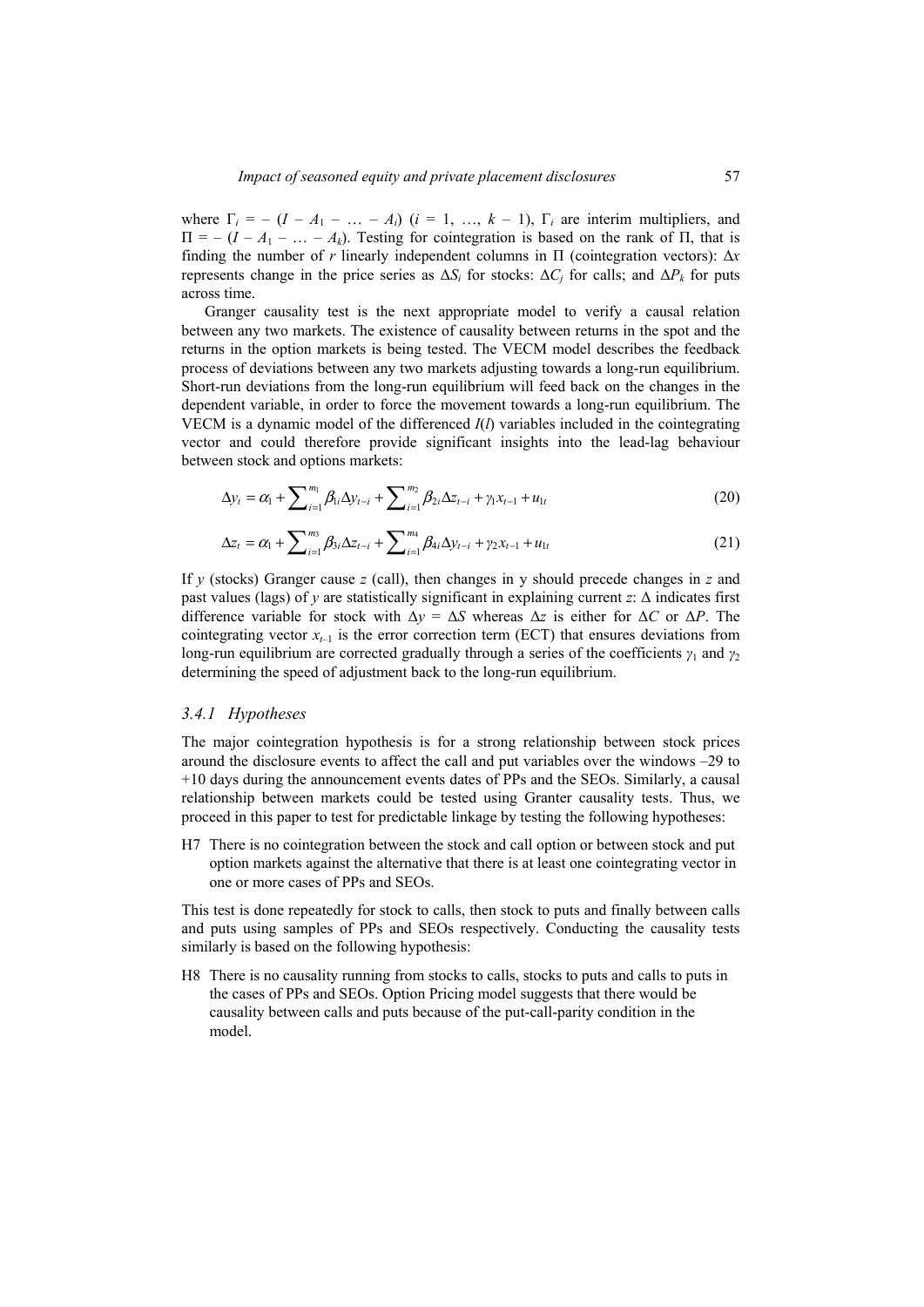Proof of existence of cointegration alone is sufficient to show the existence of a profitable trading strategy for profitable trades in the option markets. However, establishing a causal relationship lends credibility to such a trading strategy, and is our robustness testing. Insider trading in spot markets with prior inside information is commonly known to lead to profitable trades, under moral hazard condition. However, it will be worthwhile to first show if cointegration exists or not and second if causality exists or not to verify predictability on how trading strategy may be devised for profits.

#### **4 Findings on equity funding disclosure effects**

This section is devoted to the presentation of results and their interpretations. If the prices of stocks go up at the concurrent disclosure dates of PP issues, the puts written on the stock would become worthless, and hence a zero average put price effect is predicted: the reverse is true of calls. If there exists a cointegrated relationship between the spot and the option markets, markets are then integrated, so a conclusion is valid that there exists profitable trading opportunity.

The findings are presented in a particular order. The PP and SEO spot price effects in the six-year (a period of turbulent market condition in the NYSE) are verified first before presenting concurrent effect on derivative market, which is the focus of this paper. The trading strategy analysis is presented in Section 6.

#### *4.1 Descriptive statistics*

The descriptive statistics are summarised in Table 2.

| Panel A: private placements                                       |       |          |        |         |  |  |
|-------------------------------------------------------------------|-------|----------|--------|---------|--|--|
| Call (\$)<br>Stock price $(\$)$<br><i>S&amp;P500</i><br>Put $(S)$ |       |          |        |         |  |  |
| Mean                                                              | 0.347 | $-0.357$ | 56.35  | 1,157.9 |  |  |
| Median                                                            | 0.294 | $-0.306$ | 43.71  | 1,177.7 |  |  |
| Standard deviation                                                | 0.177 | 0.175    | 56.76  | 156.1   |  |  |
| Minimum                                                           | 0.149 | $-0.153$ | 3.21   | 822.9   |  |  |
| Maximum                                                           | 1.314 | $-1.211$ | 420.07 | 1,426.6 |  |  |

**Table 2** Descriptive statistics of the calls, puts, stock prices and market index values around event dates in NYSE, 2007–2012

Notes: Table 2 is a summary of descriptive statistics of the options on call, puts, stock prices and the market index during the announcement dates. The total data consist of 230 observations of PP (140) and SEOs (90). The values are taken on the days of announcements. The stock prices are in US dollar while the market index values are in index points, not returns.

The statistics reveal that the average stock price on the respective event day is \$56.35; calls are priced at an average price of \$0.347 while puts are priced at \$0.357 while the average S&P index value is 1,157.9 points. Stock price statistics on standard deviation is in dollar value here, and not in rate of return.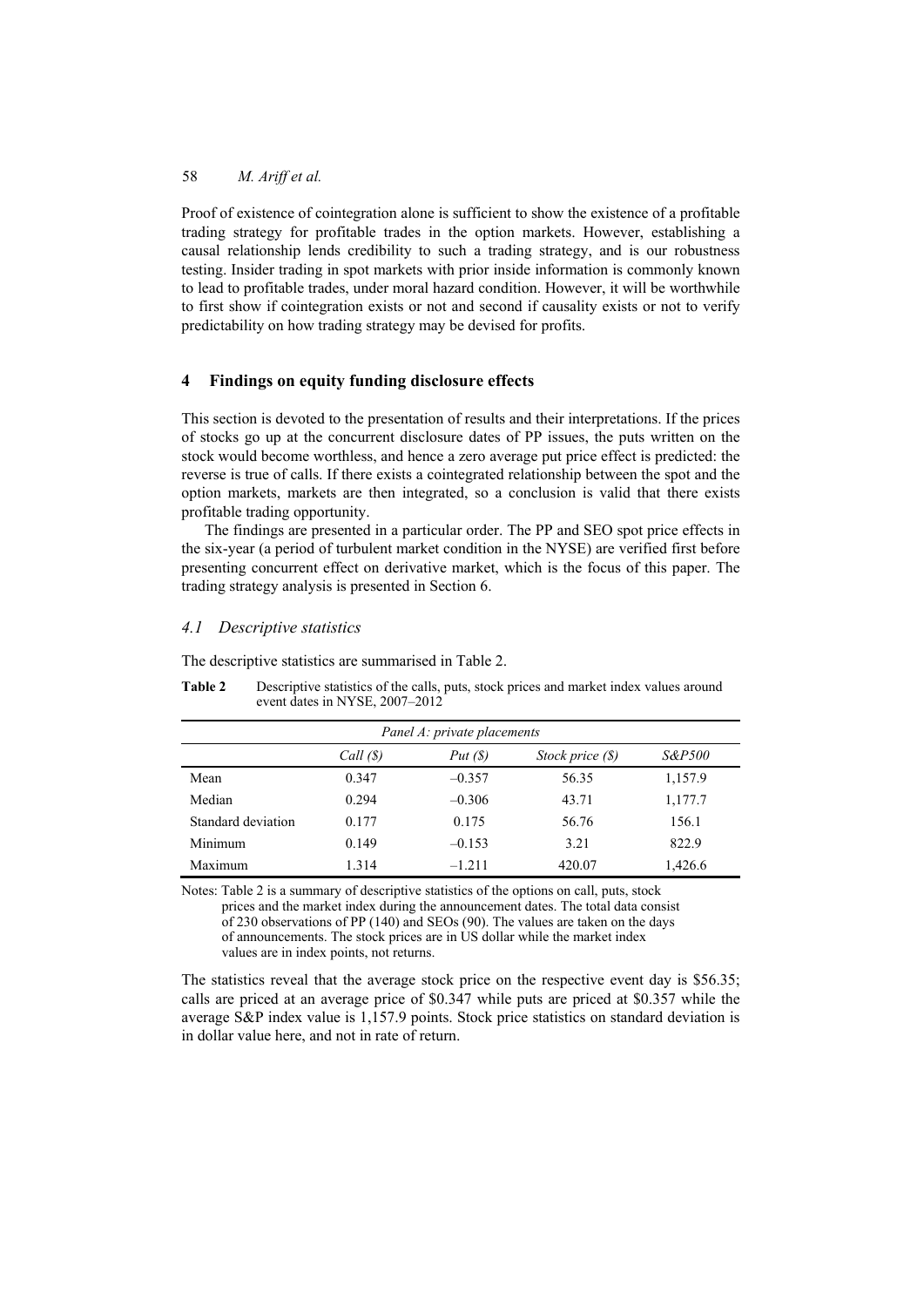#### *4.2 Disclosure effects in spot markets*

The statistics on the CARs for PP and SEO events are summarised in Table 3.<sup>7</sup> These statistics are computed over five different test windows, including the most common –1 to +1 windows. The CARs for different test windows are calculated for each day over the  $-29$  and  $+10$  days, and then over shorter windows  $-t_1$  and  $+t_2$ . By carefully shortening the test window repeatedly, we narrowed the test windows to five days as shown in Table 3 and Figure 2. The CAR for  $-5$  and  $+1$  and CAR for  $-1$  and  $+1$  are statistically significant although the risk adjusted returns are small. The t-value for the former is 1.816 which is acceptable at the probability of 0.10 while the CAR for the shorter and more appropriate  $-1$  and  $+1$  test window is also significant at 0.01 probability level.

**Table 3** Tests of significant on market adjusted CARs for PP and SEOs in NYSE, 2007–2012

|           | Panel A: private placements |               |               |               |              |  |  |
|-----------|-----------------------------|---------------|---------------|---------------|--------------|--|--|
|           | $CAR(-15, +5)$              | $CAR(-1, +1)$ |               |               |              |  |  |
|           | 0.031                       | 0.027         | 0.050         | 0.055         | 0.050        |  |  |
| <b>SD</b> | 0.0851                      | 0.0808        | 0.0659        | 0.0521        | 0.0363       |  |  |
| t-test    | 0.6347                      | 0.5704        | 1.3134        | 1.816*        | $2.379**$    |  |  |
|           |                             |               |               |               |              |  |  |
|           | $CAR(-10, +1)$              | $CAR(-5, +5)$ | $CAR(-5, +1)$ | $CAR(-1, +1)$ | $CAR(-1, 0)$ |  |  |
|           | $-0.0013$                   | $-0.0089$     | $-0.0120$     | $-0.0157$     | $-0.0170$    |  |  |
| <b>SD</b> | 0.2082                      | 0.2601        | 0.2068        | 0.0960        | 0.0712       |  |  |
| t-test    | $-0.0439$                   | $-0.2502$     | 0.4238        | $-1.1896$     | $-1.7425*$   |  |  |

Notes: Table 3 provides the test results on the first event as the market adjusted

cumulative abnormal returns computed from abnormal returns for 114 private placements. The return to announcement is measured as the change in stock prices over five windows as shown in Table 3. The negative sign on the date denotes the days prior to announcement. The positive sign denotes the days after announcement. The CAR  $(-t_1$  and  $+t_2)$  is the sum of the abnormal returns in the windows between  $-t_1$  days prior to and  $+t_2$  days after announcement. SD is the standard deviation. The total number of observations is 140 private placements. \* and \*\* indicate significance at 0.10 and 0.05 levels.

Recall that one PP study, cited in the introduction section, using a large sample over a less turbulent period reported stock prices go up by 3.8%. The price change in our study is about 5%, which is slightly larger (and perhaps also due to the crisis) during the more turbulent market condition of our test period. This can be explained as the average event effect of firms included in this study compared to the much diversified firms in prior studies. As can be observed, there is evidence of a consistent positive price effect however long or short the event window chosen.

The plot of the price reactions around the event date suggests that the stock prices are rather flat till the event impact begins from –5 days prior to the announcement date (Figure 2).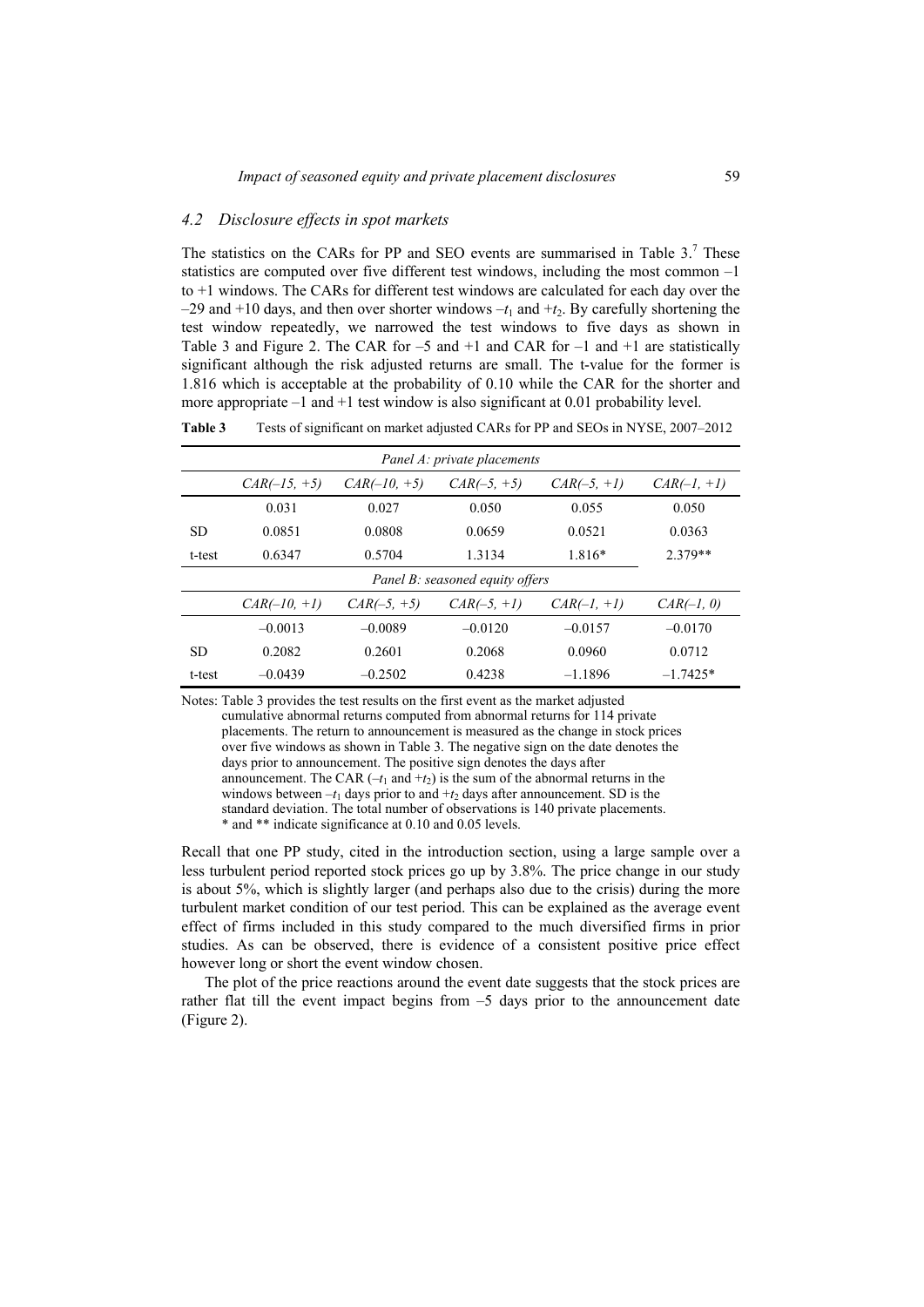

Figure 2 AR of PP in NYSE, 2007–2012 (see online version for colours)

Notes: Figure 2 is a plot of AR over –22 and +10 days relative to the disclosure dates of PP. It reveals that the NYSE firms issuing new equity in this manner gain significant increase in stock prices around the time of announcements.

Prices react quickly going up from about a level to a higher daily abnormal return of about  $+5\%$  by day  $+1$ . Thereafter, the prices go up, but then stabilise at around 5%. Despite the volatile nature of price changes during the Global Financial Crisis and the European Union debt crisis, the CARs are still positive as predict ted by Wruck (1989). The effect tends to not come to an abrupt end after the first few days of announcement as can be seen in the graph. The effect lingers on for few days after the event. This may be due partly to the small sample problem, and perhaps also partly to the period-specific behaviour. If one accepts the prices on day  $+2$ , then the PP effect is about 5% AR, on average.

The findings on the SEOs are presented also in the same Table 3 in panel B and plotted in Figure 3. This period is not a popular era for equity capital raising for the simple reason of the two crises mentioned before, which meant only few firms raised capital during the test period: the market index went down to about 6,500 in 2008 and lingered below 10,000 index points right up to 2012, when it started to move up. Thus, equity issuing firms would incur high equity cost to raise funds during this economically anaemic period, hence the sample is small compared to that on PPs, which were slightly more frequent in this period when firms sought institutional and private investors rather than issue rights.

All the CARs for all the periods are negative with the CAR over 0 and +1 day being significantly negative: t-value of  $-1.7245$ . Given the smaller sample size in this study, it may be argued that the price reaction for these larger dual-market listed firms is rather muted whereas the CARs reported in the prior spot market studies on SEOs without filtering them for option market listing. The effects are much larger in earlier studies than the  $-1.7\%$  observed  $(-0.017$  in the last column) for the test window over  $-1$  and 0 days during this period. As seen in the plot in Figure 3, the average spot prices of firms announcing SEOs appear to decline slowly so the CARs starts to dip from around day  $-10$  days then again around  $-3$  days as if the investors are anticipating SEOs. However, the prices go up just around  $-4$  days and  $-3$  days. The prices continue to decline thereafter from  $-2$  days to end lower on  $+10$  days. The day  $-8$  registered the highest fall in price with about –2% price decline, which, in this study, is the average price reaction of the stocks in the SEO sample.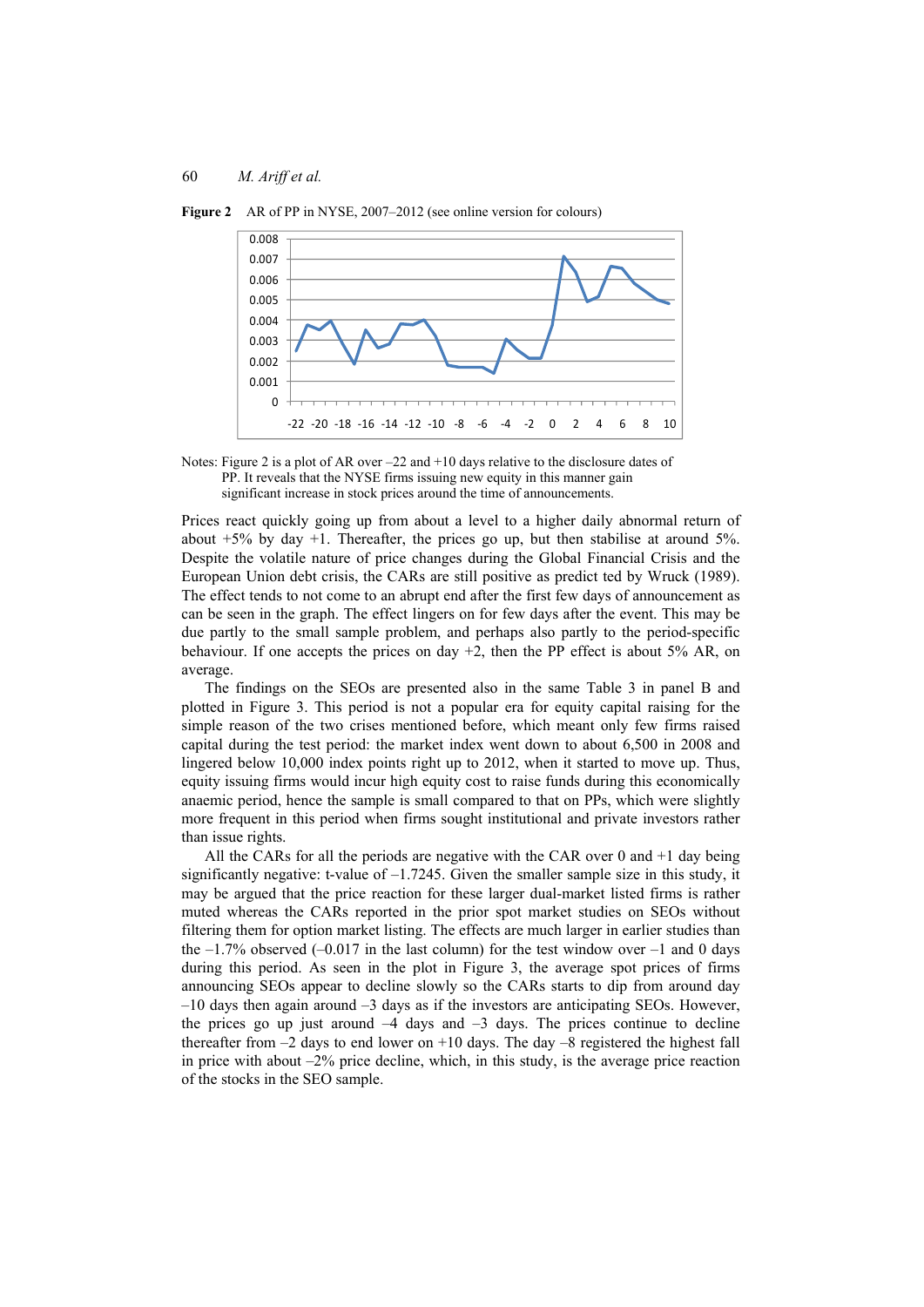

**Figure 3** AR of SEOs in NYSE, 2007–2012 (see online version for colours)



Summary of results from spot markets: these results would suggest that the null hypotheses  $(H_1$  and  $H_4$ ) relating to spot market prices are rejected at the usual acceptance levels of significance. The price effect is significantly positive for PPs with about 5% price increase: the price decline for SEOs is close to –2%.

#### **5 Spillover effects in options markets**

#### *5.1 From PP*

The findings on spillover effects in the options markets are summarised in this section for the PP events and in the next sub-section for the SEO events. First, we present the results for calls and puts: Table 4 panel A and Figure 4. The test windows are the same as the ones in the spot markets. Recall the hypotheses predicting a positive effect on calls  $(H<sub>2</sub>)$ and a zero effect on put  $(H<sub>3</sub>)$ . The size of the effect on calls is very large considering the CRSR or CRSR computed over test windows ranging from 18% to 28%.

These returns are after adjusting downwards the 'gross returns' if the risk of the call is greater than 1, and adjusting upwards, if the risk of the call is lower than 1. Since the call prices are but a fraction of the stock price (stock price average was \$56.35 and call price average was \$0.347), it follows then the highly leveraged calls must have a much more magnified price effect than the 5% in the spot market for the PPs. This is exactly what is observed for call price changes. The call prices appear to move steadily upward particularly markedly from about –3 days before announcements. For example, the CRSR amounts to 24.50% in the  $-1$  to  $+5$  test window. The plots of these numbers are shown in Figure 4.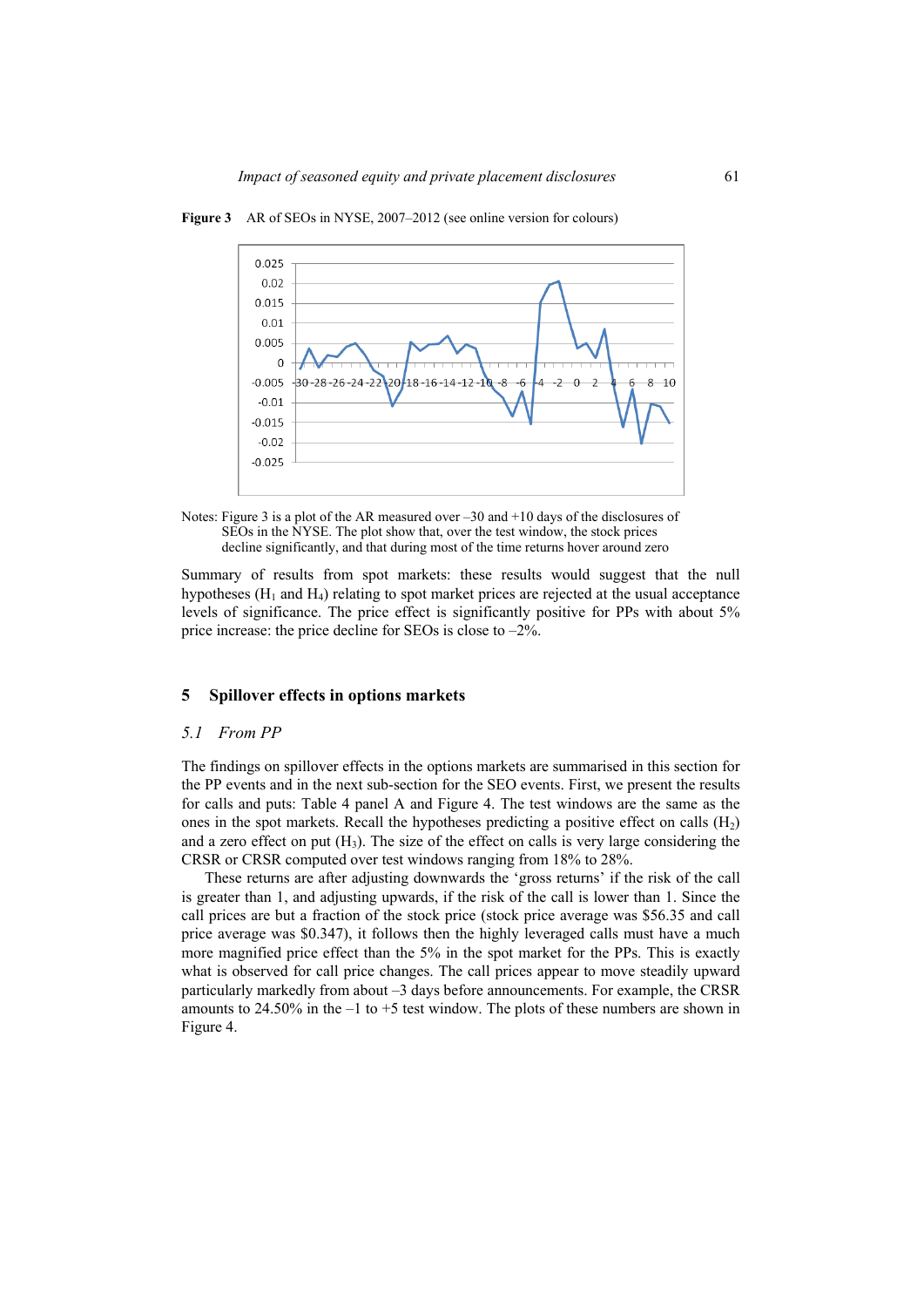| Panel A: call options |                                                                                       |                |                      |                 |             |  |  |
|-----------------------|---------------------------------------------------------------------------------------|----------------|----------------------|-----------------|-------------|--|--|
|                       | CRSR $(-1, 5)$<br>CRSR(0, 10)<br>$CRSR (-10, 5)$<br>$CRSR (-1, 10)$<br>$CRSR (-5, 5)$ |                |                      |                 |             |  |  |
| Returns               | 0.2762                                                                                | 0.1842         | 0.2450               | 0.2840          | 0.2485      |  |  |
| <b>SD</b>             | 1.6708<br>1.4405<br>1.2669                                                            |                | 1.6378               | 1.6228          |             |  |  |
| t-test                | $2.2052**$                                                                            | 1.7063         | $2.5800***$          | 2.3118**        | $2.0426*$   |  |  |
|                       |                                                                                       |                | Panel B: put options |                 |             |  |  |
|                       | $CRSR (-10, 5)$                                                                       | $CRSR (-5, 5)$ | CRSR $(-1, 5)$       | $CRSR (-1, 10)$ | CRSR(0, 10) |  |  |
| Returns               | 0.0771                                                                                | 0.0480         | 0.0916               | 0.0821          | 0.1150      |  |  |
| <b>SD</b>             | 1.5468                                                                                | 1.5514         | 1.3209               | 1.5615          | 1.4756      |  |  |
| t-test                | 0.6653                                                                                | 0.4130         | 0.9249               | 0.7012          | 1.0399      |  |  |

| Table 4 |  |  | CRSR of call and put options around PP in NYSE, 2007–2012 |
|---------|--|--|-----------------------------------------------------------|
|---------|--|--|-----------------------------------------------------------|

Notes: Table 4 is summary of tests on the option price effect from stock market events as the market adjusted CARs of the AR for call options returns during the PP announcements. The announcement return is measured as the change in implied volatility over five windows. The negative sign denotes the days prior to announcement. The positive sign denotes the days after announcement. The CRSR  $(-t_1$  and  $+t_2$ ) is the sum of the AR in the windows between days prior to t day after announcement. SD is the standard deviation.

Table 4 is summary of tests on the option price effect from stock market events as cumulative returns of the AR for put options returns during the PP announcements. The announcement return is measured as the change in the rate of change in the prices of calls. The negative sign denotes the days prior to announcement. The positive sign denotes the days after announcement. The CRSR

 $(-t_1$  and  $+t_2$ ) is the sum of the returns in the windows between  $\delta$  days prior to t day after announcement. SD is the standard deviation.

\*, \*\* and \*\*\* indicate significance at 0.10, 0.05 and 0.01 levels.





Notes: Figure 4 provides a plot of risk-scaled returns computed from adjusting call and put prices for their riskiness as plotted over announcement window –29 and +10. It shows a large price reaction in the options markets at the time of PP disclosures. Note option-price-consistent price reactions in the call and put prices as adjusted for riskiness (CRAR).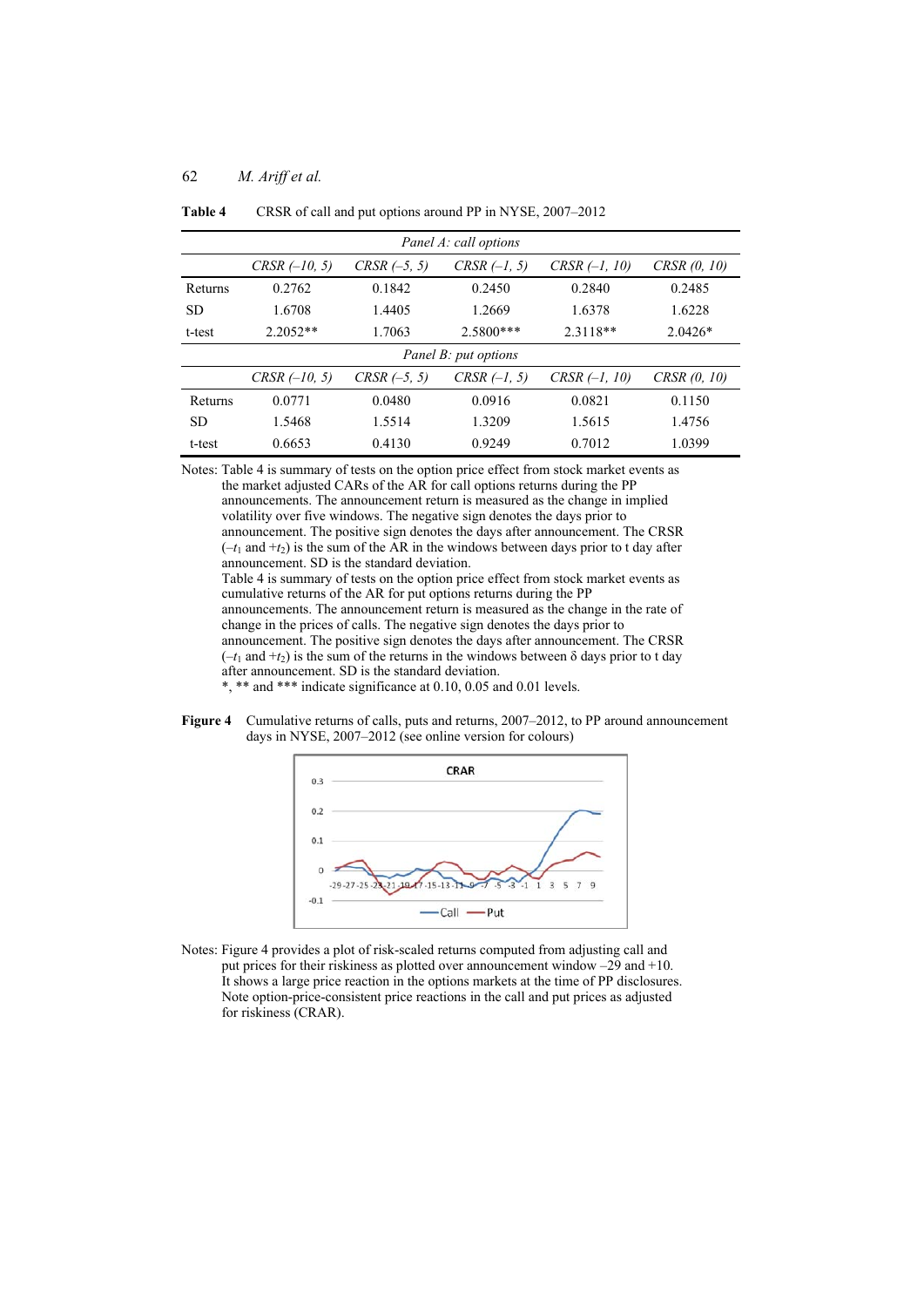There is a statistically significant change with a t-value of 2.58. The results for the puts are shown in panel B and Figure 4. The put prices appear to react such that, on average, there is no significant change in the risk-scaled cumulative returns in any of the five test windows. Given the theory prediction that stock price increases in response to PP would make the puts out-of-the-money, hence the puts would have to become worthless as is the test result found here. That is what is suggested by the zero effect on put prices, as is also verified by the plot of the CRARs for the puts.

The plots in Figure 4 indicate further a very strong gain for the calls since the intrinsic values had gone up when the stock prices moved up around PP announcements as shown in the previous section. Similarly as predicted, the puts had become worthless as the puts would have gone out-of-the-money. None of the t-values in the five tested windows for puts are statistically significant, so the predicted no price change effect for puts is verified here.

Summary on spillover from PPs: The call values have gone up as spillover effect from spot prices inducing call prices to go up when the underlying stock prices did go up in our sample in response to PPs. Similarly, the put values collapsed when the puts lost intrinsic values when the stock prices went up in response to PPs. The null hypothesis  $(H<sub>2</sub>)$  for call is rejected and the null  $(H<sub>3</sub>)$  for put is accepted: calls gain value while the puts are worthless.

#### *5.2 Spillover from SEO*

The cross-market price reactions for the SEOs are summarised and discussed in this section: see Table 5 and Figure 5. First, we examine the price reactions of call contracts using the CRSR in each test window (see Table 5). In opposite ways on how the call prices reacted to PP announcements, the puts gain higher intrinsic values as the stock prices go down around the time of SEOs. The calls appear to have no price effect around the five test windows shown: the t-values reported are insignificant for calls. Although small price reactions are there, none of these is statistically significant. Thus, the null hypothesis  $(H<sub>5</sub>)$  is not rejected so there is no spillover price effect on calls. With stock prices going down for SEOs, the calls lose value and become worthless on average, as is consistent with option pricing model.

The intrinsic value, *X*-*S*, increases for puts. The price reaction as AR ranges from 11.74% to 40.1% as in the fourth test window  $-10$  to  $+1$ . The returns for two more windows  $(-10 \text{ to } +5)$ ; and  $-5 \text{ to } +5$ ) are 29.65, and 40.05% respectively, which are statistically significant put price increases. Hence, the null hypothesis  $(H_6)$  is rejected, so we accept the alternative hypothesis of a spillover effect on the puts.

The plots of risk-scaled AR of calls and puts are shown in Figure 5. The price declines in response to SEO disclosures are making the puts go up in value significantly from –1 day to around the announcement day. The price reaction stabilises at about 30%–35% for put contracts. The calls respond with no significant changes to SEO disclosures.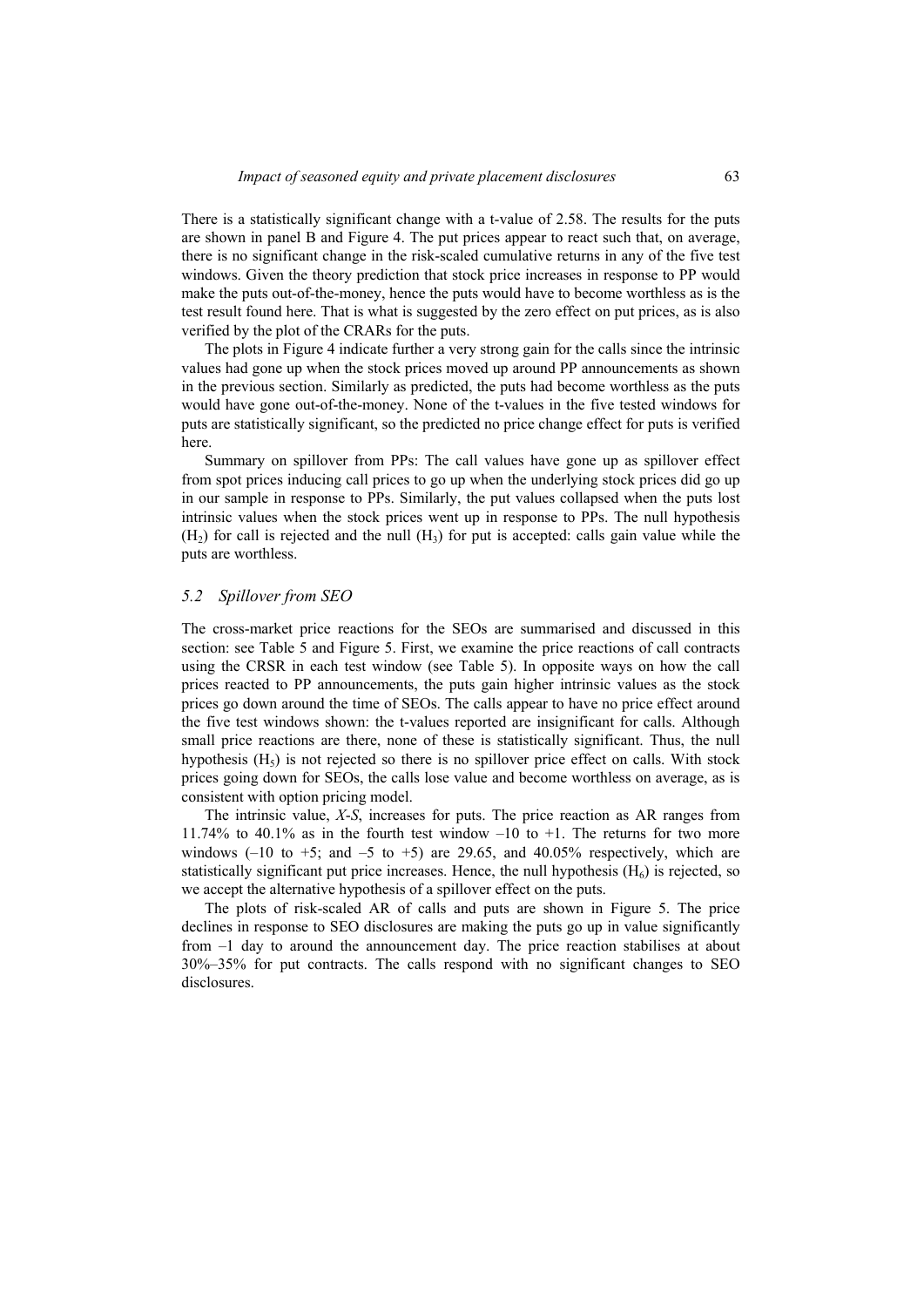|           | Panel A: call options |                                                                                       |         |        |            |  |  |
|-----------|-----------------------|---------------------------------------------------------------------------------------|---------|--------|------------|--|--|
|           |                       | CRSR $(-29, +10)$ CRSR $(-10, +10)$ CRSR $(-10, +5)$ CRSR $(-10, +1)$ CRSR $(-5, +5)$ |         |        |            |  |  |
| Returns   | 0.0189                | 0.1292                                                                                | 0.1411  | 0.2051 | 0.0576     |  |  |
| <b>SD</b> | 1.3505                | 1.8316                                                                                | 1.2671  | 1.2677 | 0.9369     |  |  |
| t-test    | 0.0999                | 0.5036                                                                                | 0.7954  | 1.1555 | 0.4387     |  |  |
|           | Panel B: put options  |                                                                                       |         |        |            |  |  |
|           |                       | CRSR $(-29, +10)$ CRSR $(-10, +10)$ CRSR $(-10, +5)$ CRSR $(-10, +1)$ CRSR $(-5, +5)$ |         |        |            |  |  |
| Returns   | 0.2528                | 0.1584                                                                                | 0.2965  | 0.1174 | 0.4005     |  |  |
| SD.       | 1.1089                | 1.1497                                                                                | 1.0684  | 1.0444 | 0.8728     |  |  |
| t-test    | 1.6285                | 0.9842                                                                                | 1.9818* | 0.8031 | $3.277***$ |  |  |

| CRSR of the call and put options to SEOs in NYSE, 2007–2012<br><b>Table 5</b> |
|-------------------------------------------------------------------------------|
|-------------------------------------------------------------------------------|

Notes: In Table 5, we provide a summary of test results from option markets as the market adjusted CARs of the AR for call options returns during the seasonal equity offering announcements. The announcement return is measured as the change in options prices over five test windows. The negative sign denotes the days prior to announcement. The positive sign denotes the days after announcement. The CRSR  $(-t_1$  and  $+t_2)$  is the sum of the returns in the windows between  $-t_1$  day prior to and  $+t_2$  day after announcement. SD is the standard deviation.

In Table 5, we provide a summary of test results from option markets as the market adjusted CARs of the AR for put options returns during the seasonal equity offering announcements. The announcement return is measured as the change in put prices. The negative sign denotes the days prior to announcement. The positive sign denotes the days after announcement. The CAR  $(-t_1$  and  $+t_2)$  is the sum of the returns in the windows between  $-t_1$  days prior to announcement;  $+t_2$ around the days after announcement. SD is the standard deviation. \* and \*\*\* indicate significance at 0.10 and 0.01 levels.

**Figure 5** Risk-scaled AR of calls, puts around SEO dates in NYSE, 2007–2012 (see online version for colours)



Notes: Figure 5 provides a plot of risk-scaled average returns computed from adjusting call and put prices for their riskiness as plotted over announcement window –29 and +10. It shows a large price reaction in the options markets at the time of seasoned equity disclosures. Note option-price-consistent price reactions in the call and put prices as adjusted for riskiness (CRAR).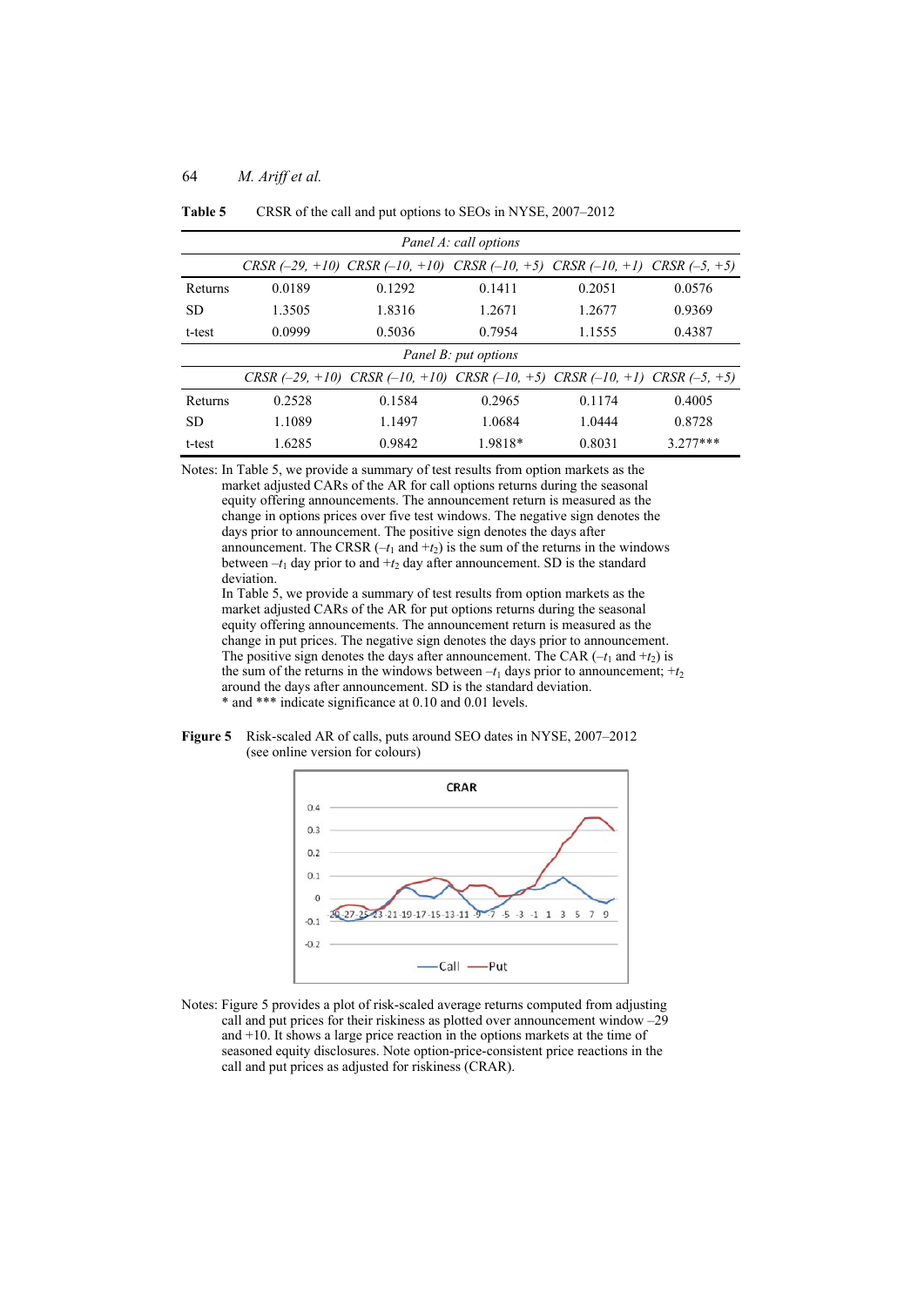Summary on spillover from SEOs: the results in this sub-section provide excellent corroborating evidence in support of a spillover effect from SEO disclosures as much as a similar evidence was revealed in the previous sub-section from PP disclosures. Calls react with a zero spillover effect while put contract risk-scaled returns are large and positive as predicted by the option pricing model. The results in this section support a spillover from the spot to the derivative markets.

## **6 Market cointegration and causality**

The findings on stock-to-option market integration are summarised in this section. The first set of results is on cointegration test results (Table 6). At least one cointegrating factor has to be significant for cointegration to be proven so that we could assume predictable market interdependence.

The results suggest that (1) there is no cointegration between either stock to call market or stock to put market from PP disclosures as well, similarly from SEO disclosures. That means that the two market price formations are independent of each other, a result consistent with the predictions of efficient pricing, especially when the current and the lagged variables are not significant.

**Table 6** Johansen cointegration test results using data over event window –30 to +10 days for PP and seasoned rights issues in the USA

| Panel A: private placements |                |            |                  |                        |             |  |
|-----------------------------|----------------|------------|------------------|------------------------|-------------|--|
|                             | Hypothesised   |            | Trace            | Critical value at 0.05 |             |  |
|                             | No. of $CE(s)$ | Eigenvalue | <i>Statistic</i> | Critical<br>value      | Probability |  |
| Stock and call              | None           | 0.063597   | 3.060537         | 15.49471               | 0.9641      |  |
| Lag length $= 1$            | At most 1      | 0.012685   | 0.497877         | 3.841466               | 0.4804      |  |
| Stock and put               | None           | 0.204836   | 9.679179         | 15.49471               | 0.3062      |  |
| Lag length $= 1$            | At most 1      | 0.018799   | 0.740127         | 3.841466               | 0.3896      |  |
| Call and put                | None*          | 0.441996   | 23.43449         | 15.49471               | 0.0026      |  |
| Lag length $= 1$            | At most 1      | 0.017343   | 0.682304         | 3.841466               | 0.4088      |  |

Notes: Johansen cointegration test results are summarised using data on PP and seasoned rights issues. The stocks and puts appear to have no cointegration since the null hypothesis of cointegration cannot be rejected at the usual critical value of 95% (0.05 p-value). These results for both PP (in Panel A) and seasoned right issues in Panel B would mean that the prices are independently formed without any concurrent of lagged relationship. The results also show that only in the cases of calls and puts (meaning within derivative markets) there is evidence of cointegrating vector(s) according to the asymptotic critical values. Trace test indicates 1 cointegration equation at the 0.05 level for call and at current and one lag for the put. \* denotes rejection of the null hypothesis at 0.05 probability.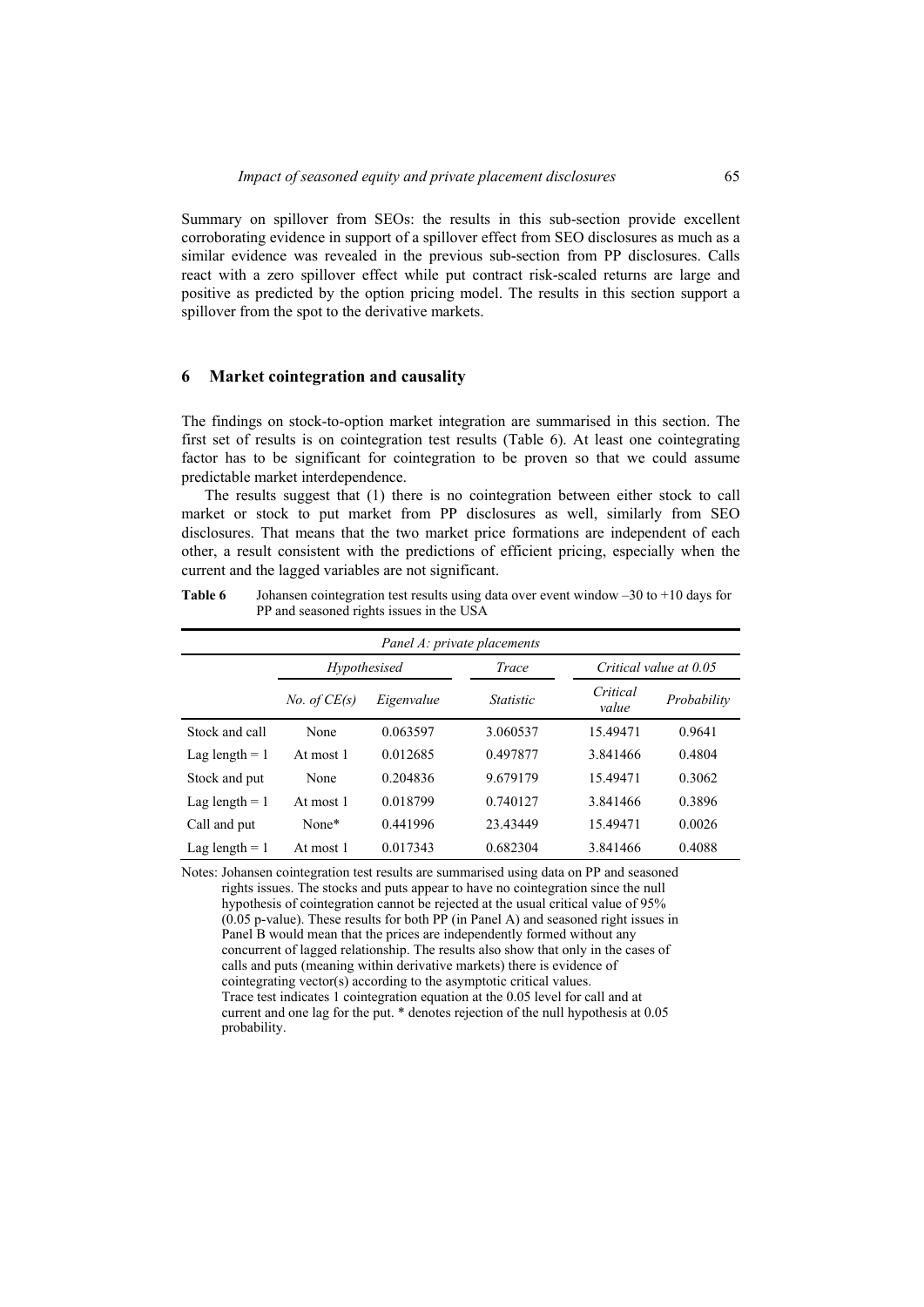| Panel B: seasoned rights issues |                       |            |                  |                        |             |  |
|---------------------------------|-----------------------|------------|------------------|------------------------|-------------|--|
|                                 | Hypothesised          |            | Trace            | Critical value at 0.05 |             |  |
|                                 | <i>No.</i> of $CE(s)$ | Eigenvalue | <i>Statistic</i> | Critical<br>value      | Probability |  |
| Stock and call                  | None                  | 0.220841   | 12.95218         | 15.49471               | 0.1166      |  |
| Lag length $= 1$                | At most 1             | 0.07925    | 3.220114         | 3.841466               | 0.0727      |  |
| Stock and put                   | None                  | 0.265889   | 13.30678         | 15.49471               | 0.104       |  |
| Lag length $= 1$                | At most 1             | 0.031594   | 1.252068         | 3.841466               | 0.2632      |  |
| Call and put                    | None*                 | 0.235727   | 16.94868         | 15.49471               | 0.03        |  |
| Lag length $= 1$                | At most 1             | 0.152744   | 6.464321         | 3.841466               | 0.011       |  |

**Table 6** Johansen cointegration test results using data over event window –30 to +10 days for PP and seasoned rights issues in the USA (continued)

Notes: Johansen cointegration test results are summarised using data on PP and seasoned rights issues. The stocks and puts appear to have no cointegration since the null hypothesis of cointegration cannot be rejected at the usual critical value of 95% (0.05 p-value). These results for both PP (in Panel A) and seasoned right issues in Panel B would mean that the prices are independently formed without any concurrent of lagged relationship. The results also show that only in the cases of calls and puts (meaning within derivative markets) there is evidence of cointegrating vector(s) according to the asymptotic critical values. Trace test indicates 1 cointegration equation at the 0.05 level for call and at current and one lag for the put. \* denotes rejection of the null hypothesis at 0.05 probability.

However, there appears to be significant cointegrating vector *within* the options markets for calls and puts without a lag effect: these are not spillover but within market effects. Option Pricing Model predicts that the calls and puts are opposite of each other, and this result is thus consistent with the theory. Next, the current and lag-one variables show two cointegrating vectors (see the results in the bottom half of Table 6) which are significant at the usual acceptance levels for the options markets. A potential reason for this result is the pricing mechanism used in the market to price these securities. These results may be easily explained as coming from the fact that the call and option prices are dependent on one another and that these are within-market dependence, not spillover effect from spot announcements. What is important for a trading strategy is to find a significant dependence of the call and put options markets *on* the stock markets from which the disclosed information originates. Lack of evidence on this hypothesis (H7) precludes a profitable strategy for trading (see Table 7).

We now examine the evidence on possible causal relations between markets (see Table 7). The results are summarised in Panel A for the PPs and in Panel B for SEOs. Using pair-wise Granger causality tests, evidence is only for call-to-put linkage, after the clear evidence in the earlier table that there is no cointegration across spot and options markets. The null hypotheses of integration on stock-to-calls and stock-to-puts for PP and SEO respectively cannot be rejected as shown by the test statistics in Table 7. None of the p-values in Table 7 is significant except those between the call-to-put pairs. Hence, the price formation in the stock market and the options market are not Granger-causing each other. Hence, there is no evidence of a predictable causal relation in the US markets between the spot and options (call and put) markets to devise a profitable trading strategy.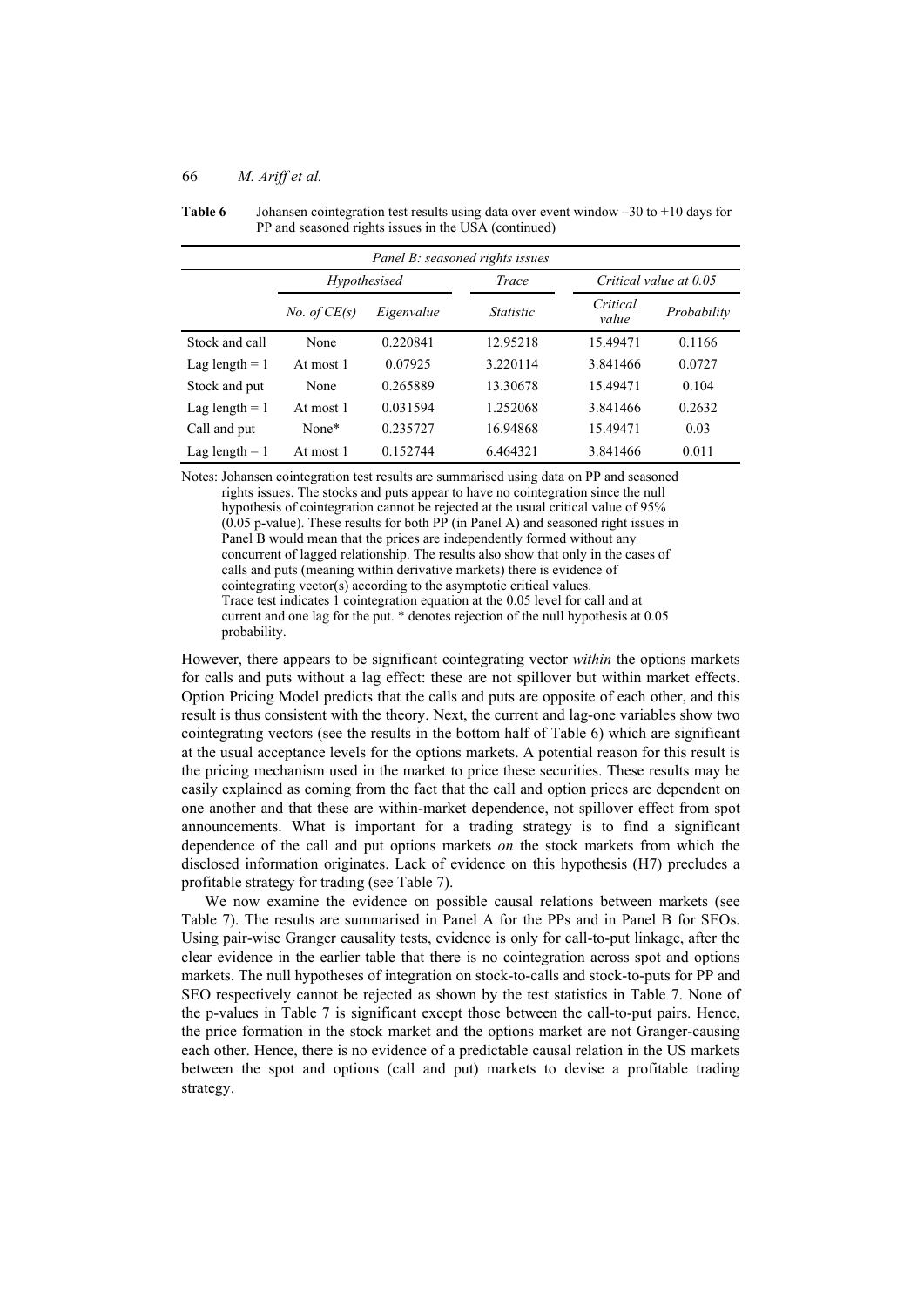|                                 | Panel A: private placements |                  |       |                            |                      |                  |  |
|---------------------------------|-----------------------------|------------------|-------|----------------------------|----------------------|------------------|--|
| No.                             |                             | Null hypothesis: |       | <i><b>Observations</b></i> | <i>F</i> -statistics | <i>p</i> -values |  |
| 1                               | <b>Stock</b>                |                  | Call  |                            | 0.56136              | 0.5756           |  |
|                                 | Call                        |                  | Stock |                            | 1.00984              | 0.3749           |  |
| 2                               | <b>Stock</b>                | Does not         | Put   | $140$ over                 | 1.00984              | 0.3749           |  |
|                                 | Put                         | Granger cause    | Stock | 40 days                    | 0.56136              | 0.5756           |  |
| 3                               | Call                        |                  | Put   |                            | 2.39642              | 0.1063           |  |
|                                 | Put                         |                  | Call  |                            | 6.31533              | $0.0047**$       |  |
| Panel B: seasoned equity offers |                             |                  |       |                            |                      |                  |  |
| No.                             |                             | Null hypothesis: |       | <i><b>Observations</b></i> | <i>F-statistics</i>  | <i>p</i> -values |  |
| 1                               | Stock                       |                  | Call  |                            | 1.76706              | 0.1862           |  |
|                                 | Call                        |                  | Stock |                            | 0.40498              | 0.6702           |  |
| 2                               | Stock                       | Does not         | Put   | 90 over                    | 2.04687              | 0.1448           |  |
|                                 | Put                         | Granger cause    | Stock | 40 days                    | 0.44925              | 0.6418           |  |
| 3                               | Call                        |                  | Put   |                            | 2.21057              | 0.1252           |  |
|                                 | Put                         |                  | Call  |                            | 0.15288              | 0.8588           |  |

**Table 7** Pairwise Granger causality test results using data over event window –39 to +10 days for PP and seasoned right issues in USA

Notes: Table 7 is summary of Granger causality test results on stocks-to-calls, stocks-toputs and calls-to put variables. The results are presented in two parts: the top half of Table 7 refers to PP and the rest is for SEOs. Only the call and put price behaviour is significant, meaning that these two option market prices are Granger caused. These findings show that put prices in the case of PP is causing call prices in US market: the p-value 0.004.

The asterisks \*\* indicates significance at 0.05 probability.

Summary on inter-market dependence: A strong evidence of positive/negative information effects from PP/SEO disclosures is evident in this study respectively around the disclosure dates of these events. The call and put prices react as predicted by the option pricing model around the quasi-dates identified for PP and SEO event disclosures. Tests on trading strategy – hitherto not yet shown for markets – appear to suggest that there cannot be a profitable trading strategy based on either cointegration of these markets nor on valid Granger causality relationship.

#### **7 Conclusions**

The valuation models (dividend valuation model and option pricing models) predict a cross-market spillover, which has yet been tested for PP/SEO in the US markets. Given evidence of traders shorting options markets in one study cited above (Safieddine and Wilhelm, 1996), is it possible to design profitable strategy in derivative markets ahead of announcements in the spot markets? These are two research questions addressed in this paper. This paper reports findings consistent with the theory-suggested cross-market spillover effects on option markets. First, evidence is found in support of (1) a positive and a negative effect respectively for PP and SEO. Next, the findings suggest that the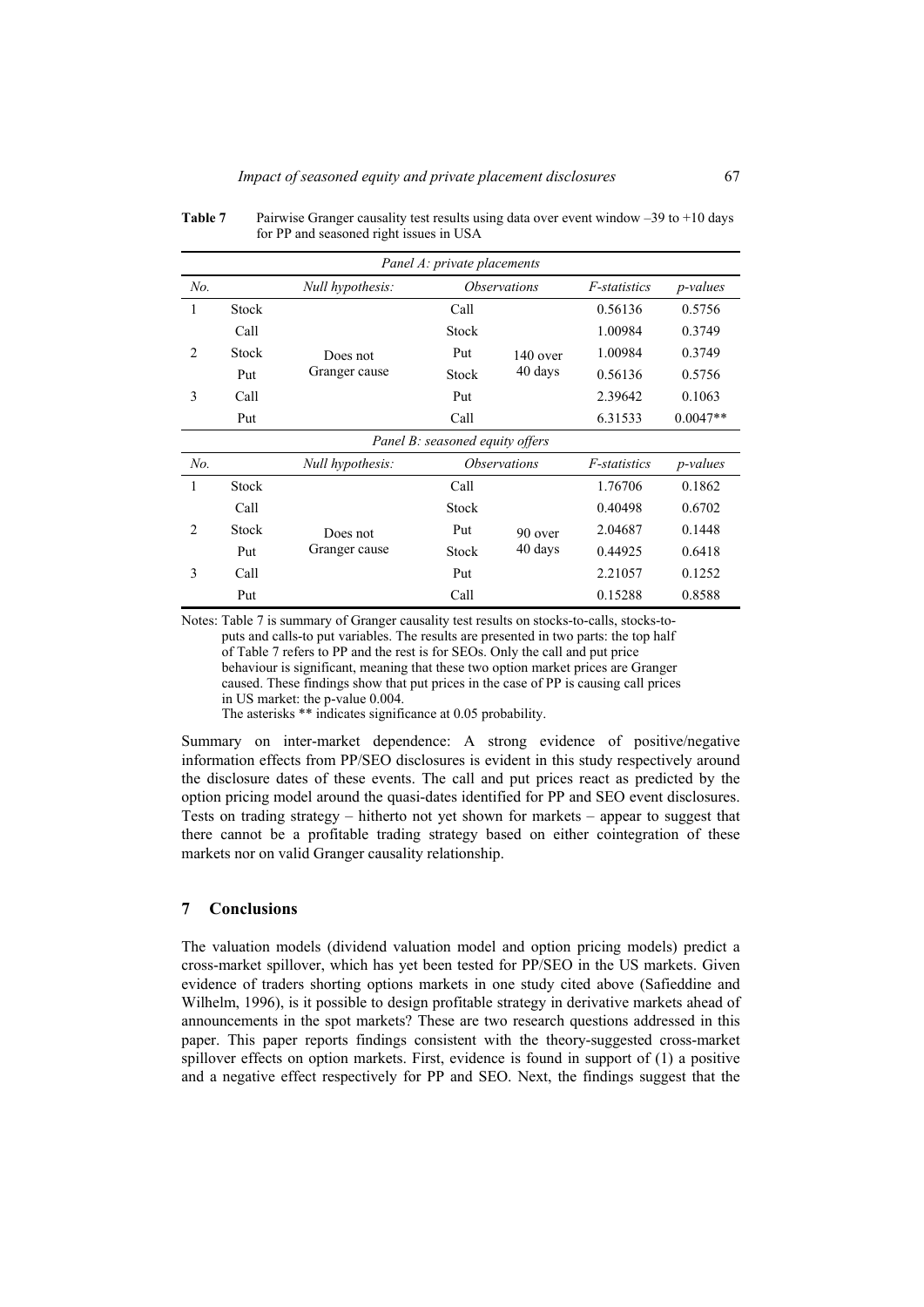cross-market effect is (2) positive for calls and (3) zero for puts around the quasi-dates of PP disclosures. Conversely, the cross-market effect is (4) zero for calls and (5) positive for puts around the dates of SEOs.

Two econometric tests are conducted to verify whether the spillover effect is based on significant integration between spot and option markets. Cointegrationa and causality tests reveal there is no permanent long term statistically significant spot-to-option linkage. That means that each market is pricing the securities traded therein as per the efficient pricing idea of the news worthiness of the disclosures. Hence, no model-based trading strategy would lead to profits for traders, who act on news of disclosures. We do find strong evidence of calls-to-put market integration within the option markets, which is consistent with the put call parity theorem in the option pricing model.

#### **Acknowledgements**

The first author acknowledges that most of the research for this paper was done while the first author was working at the Bond University. But, the funding for this research was provided under the Maybank Endowed chair at the University Putra Malaysia to fund the expenses and visiting chair position. The authors record the appreciation for the excellent research assistance of Sun Poi-Fa over 2011–2013. The authors acknowledge also a number of our colleagues and participants at staff seminars at Bond University, Griffith University and at the University Putra Malaysia for their comments: also the discussant at the Australasian Banking and Finance Conference in 2013. For an invaluable advice on how to adjust the gross option returns using delta risk, the authors are grateful to Tom Smith of The University of Queensland. The two anonymous reviewers and the Chief Editor provided very useful help to revise the paper as published. The authors are responsible for all errors.

#### **References**

- Agarwal, V. and Menenghetti, C. (2011) 'The role of hedge funds as primary lenders', *Review of Derivatives Research*, Vol. 14, No. 2, pp.241–261.
- Amin, K.I. and Lee, C.M.C. (1997) 'Option trading, price discovery, and earnings news dissemination', *Contemporary Accounting Research*, Summer, Vol. 14 No. 2, pp.153–192.
- Anderson, K. and Brooks, C. (2006) 'The long-term price-earnings ratio', *Journal of Business Finance and Accounting*, Vol. 33, Nos. 9–10, pp.1063–1086.
- Baele, L. (2005) 'Volatility spillover effects in European equity markets', *Journal of Financial and Quantitative Analysis*, Vol. 40, No. 3, pp.373–401.
- Billett, M.T., Flannery, M.J. and Garfinkel, J.A. (2011) 'Frequent issuers' influence on long-run post-issuance returns', *Journal of Financial Economics*, Vol. 99, No. 4, pp.349–364.
- Billio, M., Getmansky, M., Lo, A.W. and Pelizzon, L. (2012) *Journal of Financial Economics*, Vol. 104, No. 4, pp.535–559.
- Black, F. and Scholes, M. (1973) 'The pricing of options and corporate liabilities', *Journal of Political Economics*, Vol. 81, No. 3, pp.637–654.
- Brown, S.J. and Warner, J.B. (1985) 'Using daily stock returns, the case of event studies', *Journal of Financial Economics*, Vol. 14, No. 1, pp.3–21.
- Cheng, F.F. and Ariff, M. (2007) 'Abnormal returns of bank stocks and their factor-analysed determinants', *Journal of Accounting, Business and Management*, Vol. 14, No. 1, pp.1–15.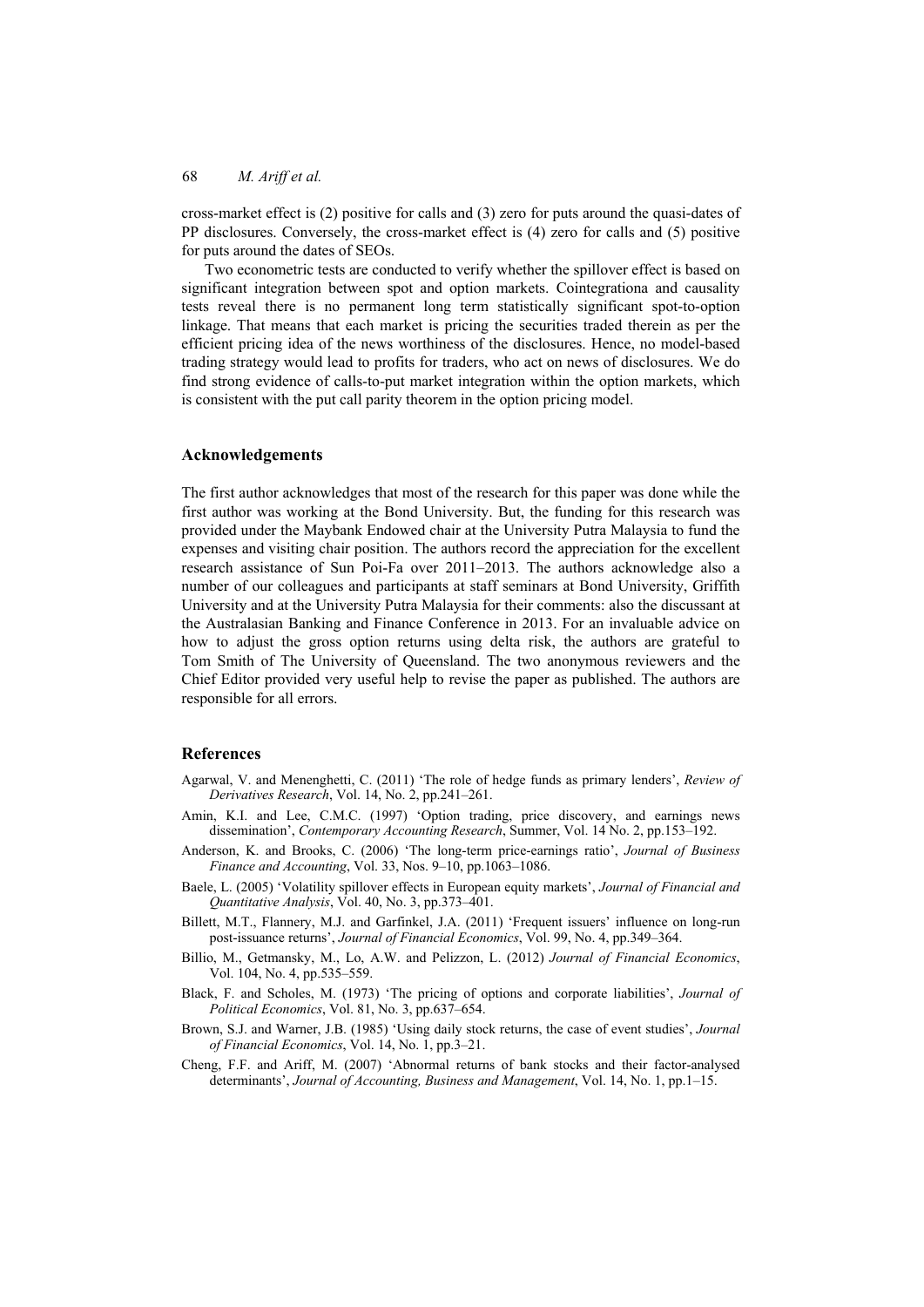- Chulia, H. and Torros, H. (2008) 'The economic value of volatility spillover transmission between the stock and bond markets', *Journal of Futures Markets*, Vol. 28, No. 11, pp.1066–1099.
- Corwin, S.A. (2003) 'The determinants of underpricing for seasoned equity offers', *The Journal of Finance*, Vol. 58, No. 5, pp.2249–2279.
- Dean, W.G., Faff, R.W. and Loudon, G.F. (2010) 'Asymmetry in return and volatility spillover between equity and bond markets in Australia', *Pacific-Basin Finance Journal*, Vol. 18, No. 3, pp.272–289.
- Gebhart, W.R., Hvidkajaer, S. and Swaminathan, B. (2005) 'News of spillover in the sovereign debt market', *Journal of Financial Economics*, Vol. 75, No. 6, pp.691–734.
- Gordon, M.J. (1963) 'Optimal investment and financing policy', *The Journal of Finance*, Vol. 18, No. 2, pp.264–272.
- Gordon, M.J. and Shapiro, E. (1956) 'Capital equipment analysis: the required rate of profit', *Management Science*, April, Vol. 3, pp.102–110.
- Granger, C.W.J. (1988) 'Some recent developments in a concept of causality', *Journal of Econometrics*, Vol. 39, Nos. 1–2, pp.199–211.
- Hammoudeh, S., Dibooglu, S. and Aleisa, E. (2004) 'Relationships among US oil prices and oil industry equity indices', *International Review of Economics and Finance*, Vol. 13, No. 4, pp.427–453.
- Hertzel, M. and Smith, R.L. (1993) 'Market discounts and shareholder gains for placing equity privately', *The Journal of Finance*, Vol. 48, No. 4, pp.459–485.
- Hertzel, M., Lemmon, M., Linck, J.S. and Rees, L. (2002) 'Long-run performance following private placements of equity', *The Journal of Finance*, Vol. 57, No. 4, pp.2595–2617.
- Huang, R. and Zhang, D. (2011) 'Managing underwriters and the marketing of seasoned equity offerings', *Journal of Financial and Quantitative Analysis*, Vol. 46, No. 1, pp.141–170.
- Johansen, S. (1988) 'Statistical analysis of cointegration vectors', *Journal of Economic Dynamics*, Vol. 12, Nos. 2–3, pp.231–254.
- Lin, S.X. and Tamvakis, M.N. (2001) 'Spillover effects in energy futures markets', *Energy*, Vol. 23, No. 1, pp.43–46.
- MacKinlay, A.C. (1997) 'Event studies in economics and finance', *Journal of Economic Literature*, Vol. 35, pp.13–39.
- Ritter, J.R. and Welch, I. (2002) 'A review of IPO activity, pricing, and allocations', *The Journal of Finance*, Vol. 57, Nos. 2–3,pp.1795–1828.
- Safieddine, A. and Wilhelm, W.J. (1996) 'An empirical investigation of short-selling activity prior to seasoned equity offerings', *The Journal of Finance*, Vol. 51, No. 2, pp.729–749.
- Sharpe, W.F. (1963) 'A simplified model for portfolio analysis', *Management Science*, Vol. 9, No. 2, pp.277–293.
- Sharpe, W.F. (1964) 'Capital asset prices: a theory of market equilibrium under conditions of risk', *The Journal of Finance*, Vol. 19, No. 3, pp.425–442.
- Tse, Y. (1999) 'Price discovery and volatility', *Journal of Futures Markets*, Vol. 19, No. 8, pp.911–938.
- Wooldridge, J.M. (2001) *Econometric Analysis of Cross Section and Panel Data*, The MIT Press, Cambridge, London, England.
- Wruck, K.H. (1989) 'Equity ownership concentration and firm value', *Journal of Financial Economics*, Vol. 23, No. 1, pp.3–28.
- Wu, X. and Wang, Z. (2005) 'Equity financing in a Myers-Majluf framework with private benefits of control', *Journal of Corporate Finance*, Vol. 11, No. 5, pp.915–945.